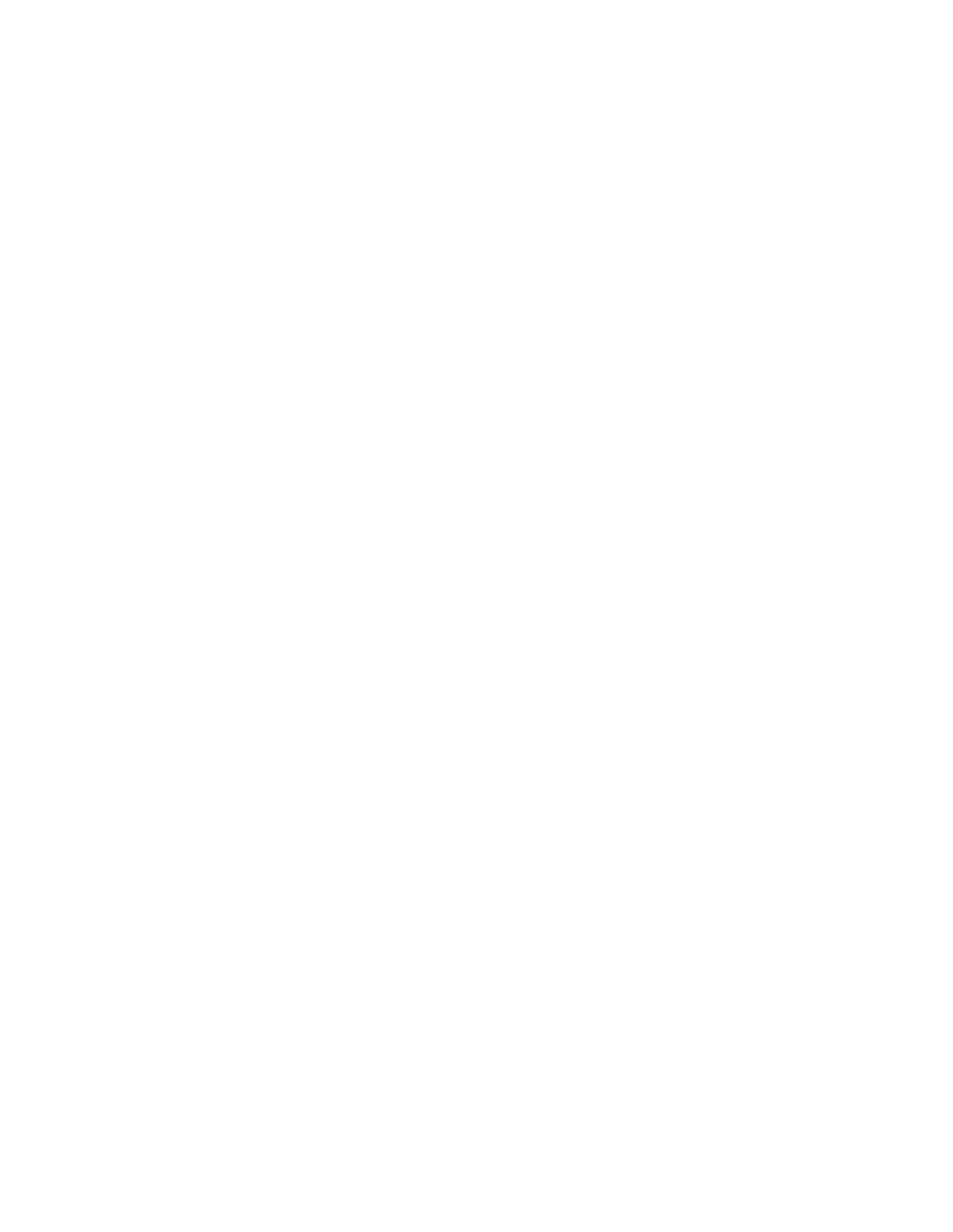### **Table of Contents**

| ×<br>٩ |  |
|--------|--|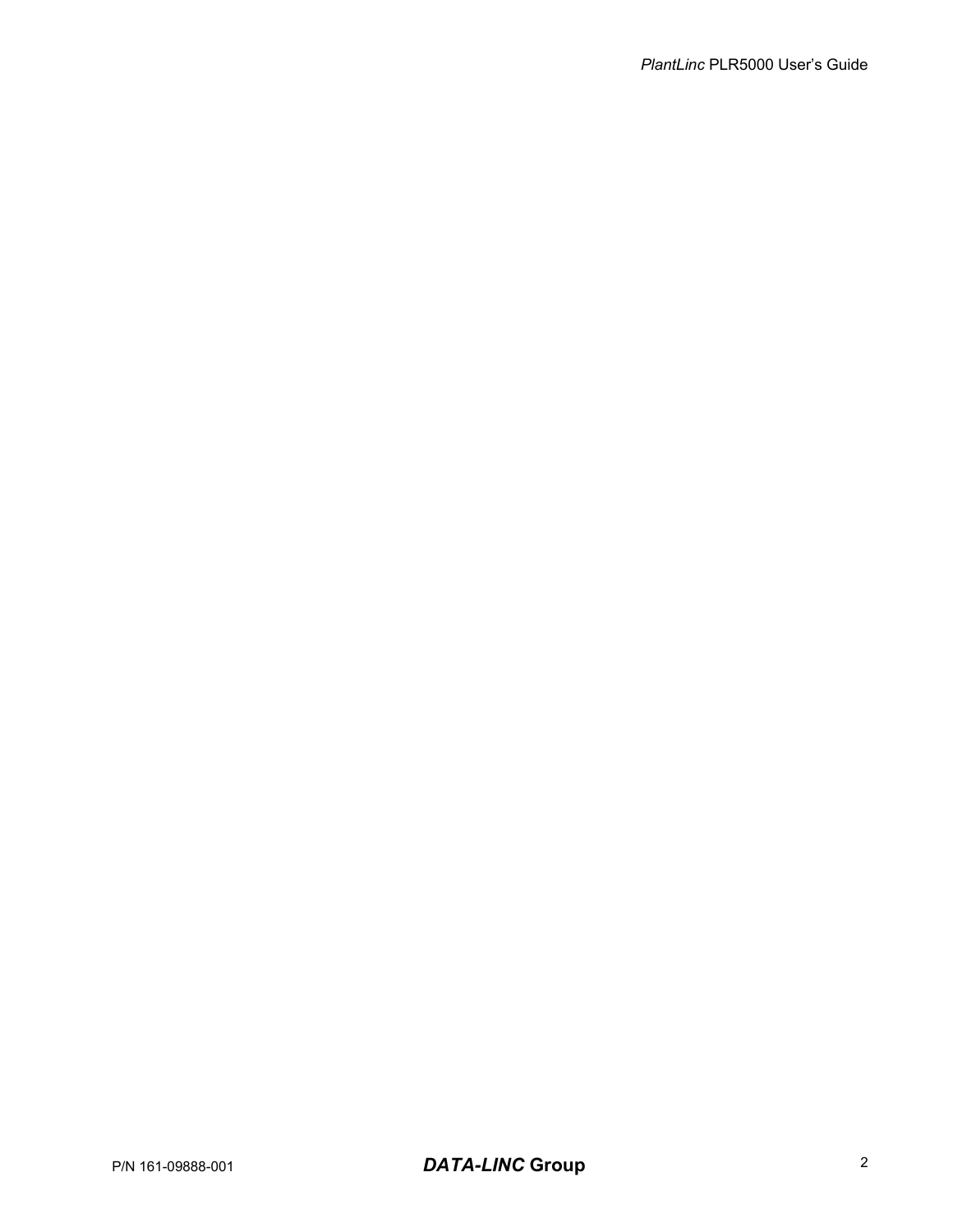### **Introduction**

The PLR5000 transceiver modems are high performance wireless radio modems designed for heavy-duty industrial data communications in the 902-928 MHz license-free band. It employs advanced spread spectrum frequency hopping and error detection technology to achieve very reliable, noise and interference immune operation. An RF data rate of 38.4 Kbps and superior sensitivity provide ultra reliable data integrity at data rates from 1200 to 38.4 Kbps. Full duplex operation at data rates up to 19.2 Kbps provide the fast response times needed for polling communications. The PLR5000 has a range of up to 4 miles (6.5 km) with line-ofsight and an omni directional antenna.

The PLR5000 can be operated in a number of different modes to satisfy a broad range of communications requirements. It can be configured for point-to-point or multipoint operation with a unlimited number of remote sites on a single Master depending on data throughput requirements. Repeaters can be used in the system to eliminate dead RF zones that are blocked by obstructions.

External antennas can be used with up to one hundred feet of coax. With external antennas, radio modems can be located inside buildings or metallic enclosures.

The PLR5000 will operate in virtually any environment where RS232 data communications are required. The transceiver RS232 interface is a standard DB9-F connector that is configured for Data Communications Equipment (DCE) operation. The PLR5000 will connect with a straight through RS232 cable to a device configured for Data Terminal Equipment (DTE) operation.

The user guide covers the operating modes and configurations that are available to users of the PLR5000. It also provides the user with bench testing instructions, technical information and specifications for the PLR5000.

In most applications, the PLR5000 radios come from Data-Linc Group pre-configured for the application in which they are going to be used. Generally, no other configuration is required. If you are unsure if the modem needs further configuration, please contact Data-Linc Group.

### **Loop Back Bench Test**

This procedure provides a simple and easy demonstration of proper operation of the Data-Linc Group PLR5000 radio modems. The Loop Back Bench Test should be conducted to ensure system functionality prior to actual installation, and to allow the installer to become familiar with operation of the radio modems. A few minutes on the bench can save time in the field.

1. The PLR5000 radios that you have received are typically pre-configured by Data-Linc Group to function as a system. No changes in configuration should be made with out first consulting the factory.

2. Attach the bench test antenna included with the radio modem.

3. Locate the PLR5000 labeled "MASTER." Using a standard RS232 cable, connect the radio modem to a communication port on a computer that has a communications utility such as HyperTerminal, ProComm Plus or Terminal for Win3.x. Set the data rate (BPS) of the terminal program to match the port rate of the PLR5000 Plug the power supply into an AC outlet of the correct voltage, and connect the power supply to the PLR5000. The red LED marked "P" (power) on the radio modem front panel should turn on.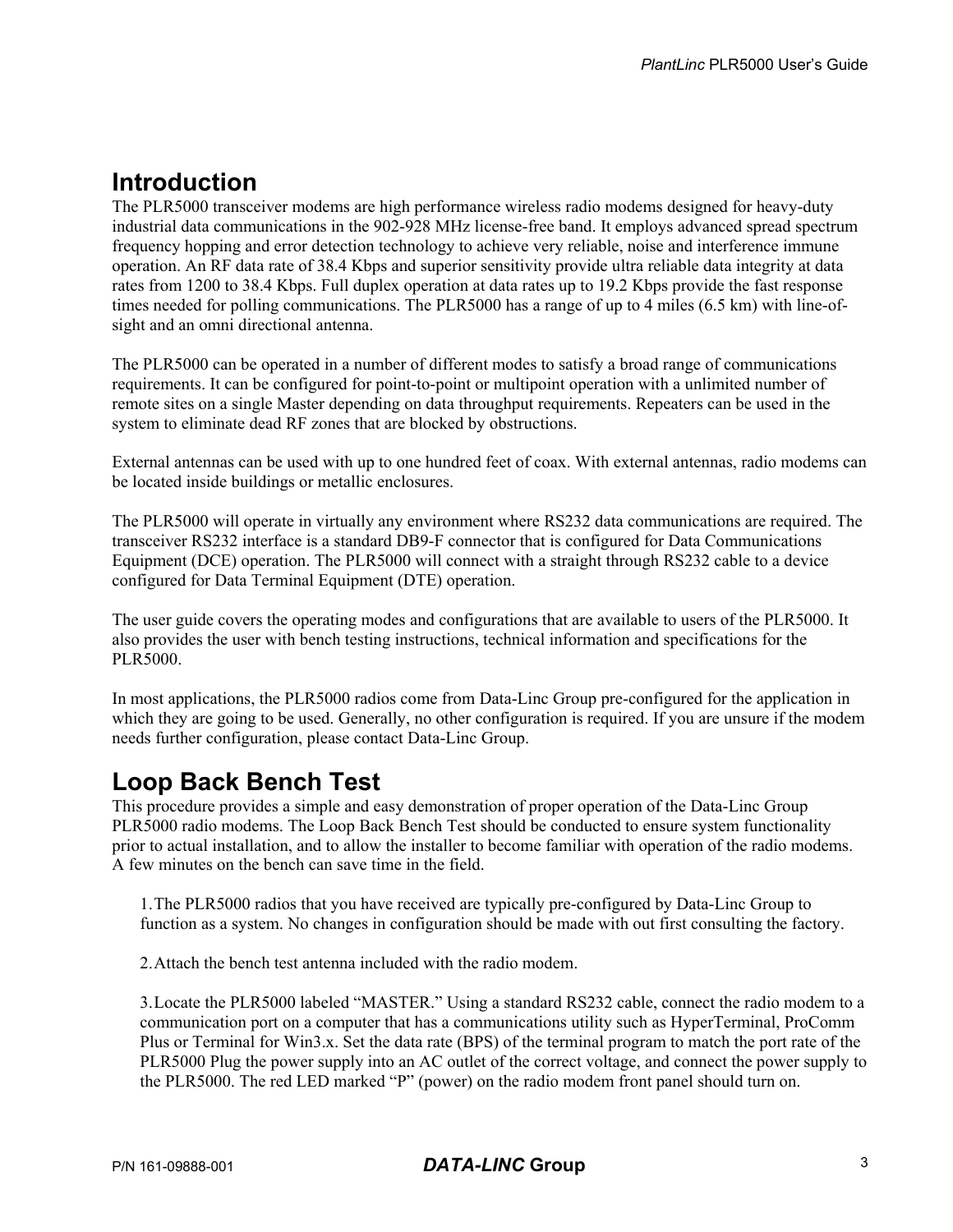4. If your system is configured to use a Repeater(s), find the PLR5000(s) marked "REPEATER," and connect its power supply as with the Master above. The red LED marked "P" (power) on the radio modem should turn on. If your system does not have a Repeater, skip this step.

5. Locate the PLR5000(s) labeled "REMOTE." Connect the power supply to the PLR5000. The red LED marked "P" (power) on the "REMOTE" radio modem should turn on. If it is a point-to-point system the amber LED "C" (carrier detect) should turn on for both the Remote and Master. If it is a point-tomultipoint system the "C" LED will turn on for the Remote only. Attach a Loop Back Test Jumper on the RS232 data DB9F connector of the PLR5000 remote. The jumper shorts pins 2 and 3 of the data connector.

6. Using the terminal that is connected to the "MASTER" PLR5000, hold down a key, "A" for example. The letter "A" should begin to scroll across the terminal screen. This indicates that the data (the letter "A" in this case) is being transmitted from the terminal through the "MASTER" PLR5000. Then through the "REPEATER" (if applicable), on to the "REMOTE" PLR5000, through the Loop Back Test Jumper, back through the "REPEATER" (if applicable) to the "MASTER," and then the terminal. This establishes that the PLR5000s are functioning in full duplex mode and are operating properly. Note: If something appears scrolling across the terminal screen other than the correct character for the key being pressed, it indicates that the terminal's settings and data rate may not be set to match that of the PLR5000.

7. While continuing to press the letter "A," the yellow LED marked "I" (Input) and the green LED marked "O" (Output) should both be flashing rapidly on the Master radio modem and the Remote with the jumper attached. Remove the jumper from the "REMOTE" radio modem. The letter display scrolling across the screen should stop, and the "O" LED will stop flashing at the "MASTER." The "I" LED will flash each time the key is pressed; indicating that the radio modem is receiving a data input signal on the RS232 port. The "O" LED on the "REMOTE" will flash each time a key is pressed; indicating that the radio modem is outputting a data input signal on the RS232 port. The "I" LED on the "REMOTE" will remain off with no data Loop Back . Replace the Loop Back Test Jumper in the "REMOTE" radio modem. Hold down the key again, and the letter should once again scroll across the computer screen. If there is a "REPEATER" in the system its "C" (carrier detect) LED will flash rapidly when data is being passed. The "REPEATER" "I" and "O" LED's remain off during normal operation.

Repeat steps 5 through 7 with each of the "REMOTE" units for your system.

Data-Linc Group strongly recommends that once these tests have been successfully completed, all devices that will be used in the system (PLC, RTU, software, computers, etc.) be connected to the system and bench tested to assure full functionality before final installation. If the radios will not function in the system on the bench, remove the radio modems from the system and confirm that the equipment will communicate with a direct hard wire link. If the devices will not communicate directly without the radio modems, then they will not communicate with them. The radio modems emulate a direct asynchronous communication link.

Once the preceding bench tests have established that the system is fully functional, site installation should proceed. However, before connecting the entire system hardware, Data-Linc Group recommends that steps 3 through 7 above be performed on-site to confirm radio modem operation and adequate line of sight between the antennas.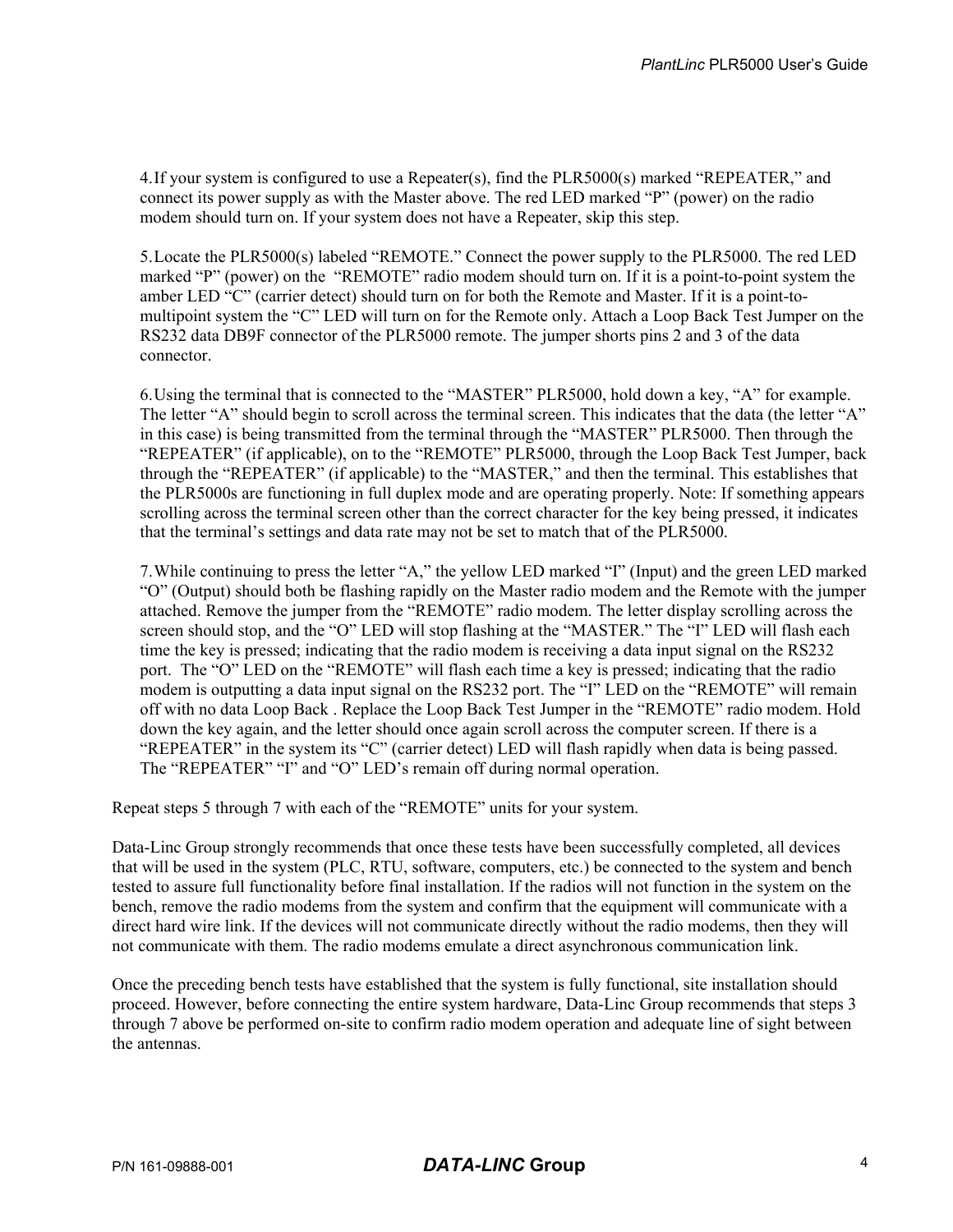### **PLR5000 Modem Configuration**

The PLR5000 allows you to set several parameters to suit your particular application. All adjustments are done through the PLR5000 setup program, a user interface that eliminates the need for setup diskettes, DIP switch settings or custom software.

To access the configuration menu, connect the radio modem to any terminal program with port settings of 19.2Kbaud, 8 data bits, no parity and one stop bit. With the modem connected to the PC running the terminal program, press the Configure button located behind the pinhole next to the DB-9 connector on the front of the modem. While any terminal program that can be set to 19200 baud will work, examples for this user guide were generated using the Microsoft Windows 2000 application "HyperTerminal."

**Note:** When using HyperTerminal, set Handshaking to none.

#### **Table 1:Terminal Settings**

| <b>Parameter</b> | <b>Setting</b> |
|------------------|----------------|
| <b>Baud Rate</b> | 19200          |
| Data Bits        | 8              |
| Parity           | None           |
| <b>Stop Bits</b> |                |
| Flow             | None           |
| Control          |                |

When the setup program is invoked, the "O" LED on the PLR5000 front panel will flash once when the Configure button is pressed and the "C" LED will remain on for the entire time the radio modem is in setup mode.

The main menu provides the radio modem's unique call book number and the set of choices for editing the operational parameters and viewing the performance data.

#### **Figure 1: Main Menu**

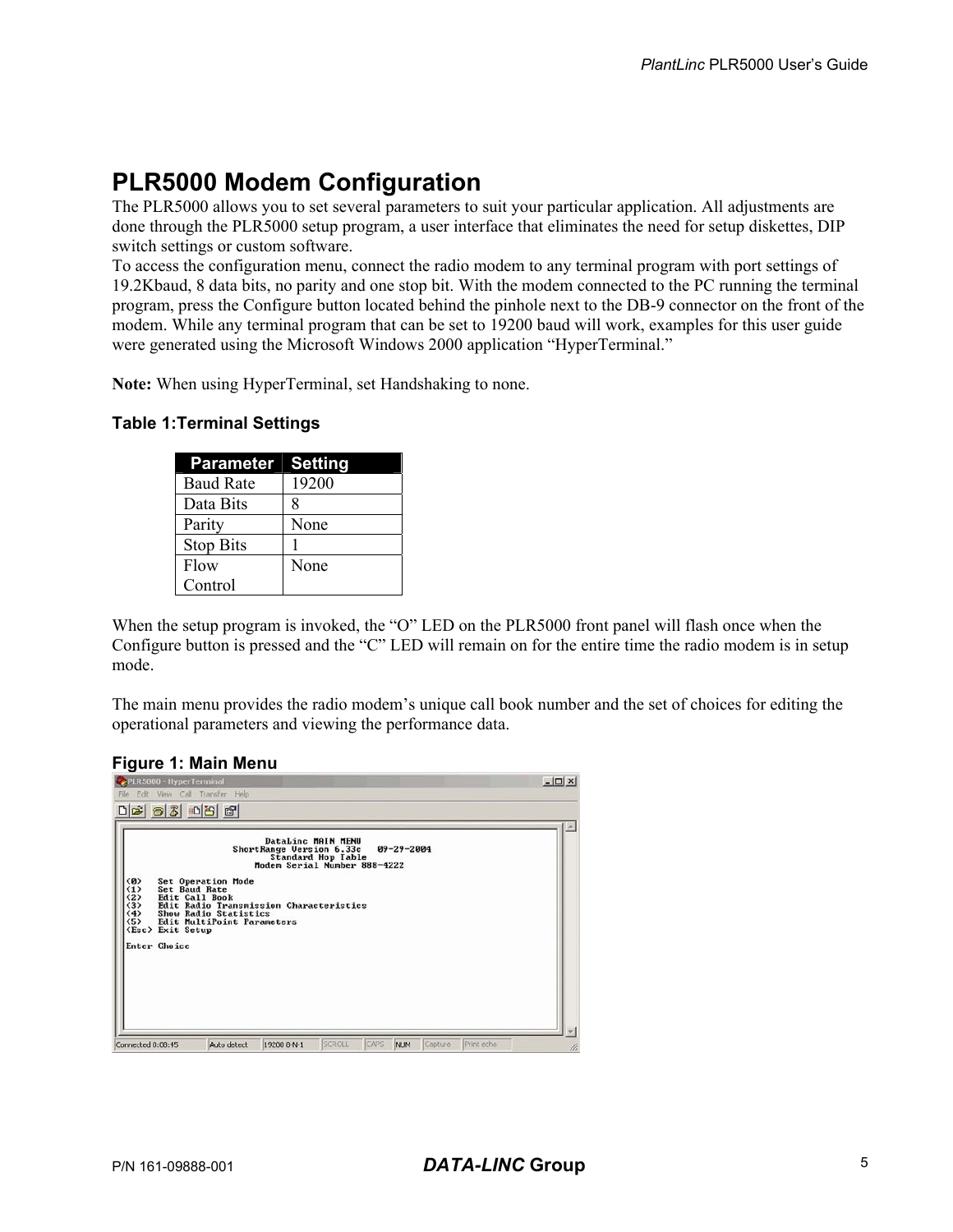### **Main Menu Option (0): Set Operation Mode**

When item (0) is selected, the Operation Mode Menu appears as shown in Figure 2. The Operation Mode option is used to designate the method in which the particular PLR5000 will be used. The PLR5000 operates in a Master to remote configuration; therefore, any radio modems that are intended to operate together must be set up as such. In a point-to-point setup, either the Master or Remote may be used on either end of the communications link. One consideration when setting up the radio modems is that a number of parameters are controlled by the settings in the Master; therefore, you may wish to deploy the Master on the communications end where you will have easier access to the radio modem.

#### **Figure 2: Mode Menu**

Shown below are example settings. Please refer to configuration sheets supplied for your modem's configuration.

| PLR5000 - HyperTerminal                                                                                                      |                                                                                                                                          |                                                                                                                     |                            |      |            |         |            | $\Box$ D $\times$ |
|------------------------------------------------------------------------------------------------------------------------------|------------------------------------------------------------------------------------------------------------------------------------------|---------------------------------------------------------------------------------------------------------------------|----------------------------|------|------------|---------|------------|-------------------|
| File Edit View Call Transfer Help                                                                                            |                                                                                                                                          |                                                                                                                     |                            |      |            |         |            |                   |
| <u>C 03 08 0</u>                                                                                                             |                                                                                                                                          |                                                                                                                     |                            |      |            |         |            |                   |
| <b>&lt;0&gt;</b><br>$\langle 1 \rangle$<br>(2)<br>(3)<br>(4)<br>(5)<br>(6)<br>(7)<br>(Esc) Exit to Main Menu<br>Enter Choice | Point to Point Master<br>Point to Point Slave<br>Point to MultiPoint Master<br>Point to MultiPoint Slave<br>Point to MultiPoint Repeater | Modem Mode is<br>Point to Point Slave/Repeater<br>Point to Point Repeater<br>Point to Point Slave/Master Switchable | <b>SET MODEM MODE</b><br>2 |      |            |         |            |                   |
|                                                                                                                              |                                                                                                                                          |                                                                                                                     |                            |      |            |         |            |                   |
| Connected 0:00:06                                                                                                            | Auto detect                                                                                                                              | 19200 8-N-1                                                                                                         | SCROLL                     | CAPS | <b>NUM</b> | Capture | Print echo |                   |

#### **(0) Point-to-point Master**

The PLR5000 operates in a Master/remote configuration. When designated as a Master in point-to-point mode, the radio modem will call any or all Remotes it is instructed to call in the call book. The Master determines the settings used for all Radio Transmission Characteristics, regardless of the settings in the Remotes and/or Repeaters.

#### **(1) Point-to-Point Remote**

When set up as a point-to-point Remote, a PLR5000 will communicate with any Master in its call book, either directly or through one or two Repeaters. When functioning as a Remote, the Entry to Call feature in the radio modem's call book (Figure 3) is not operational. The Remote will communicate with any Master on the list that calls.

#### **(2) Point-to-Multipoint Master**

The PLR5000 may be set to run in multipoint mode, which allows one Master to simultaneously be in communication with numerous Remotes. A point-to-multipoint Master will communicate only with other radio modems designated as point-to-multipoint Remotes or point-to-multipoint Repeaters.

#### **(3) Point-to-Multipoint Remote**

Setting (3) allows the radio modem to operate as a Remote in a multipoint network.

Please refer to the section entitled multipoint Operation, for more information on running a multipoint network.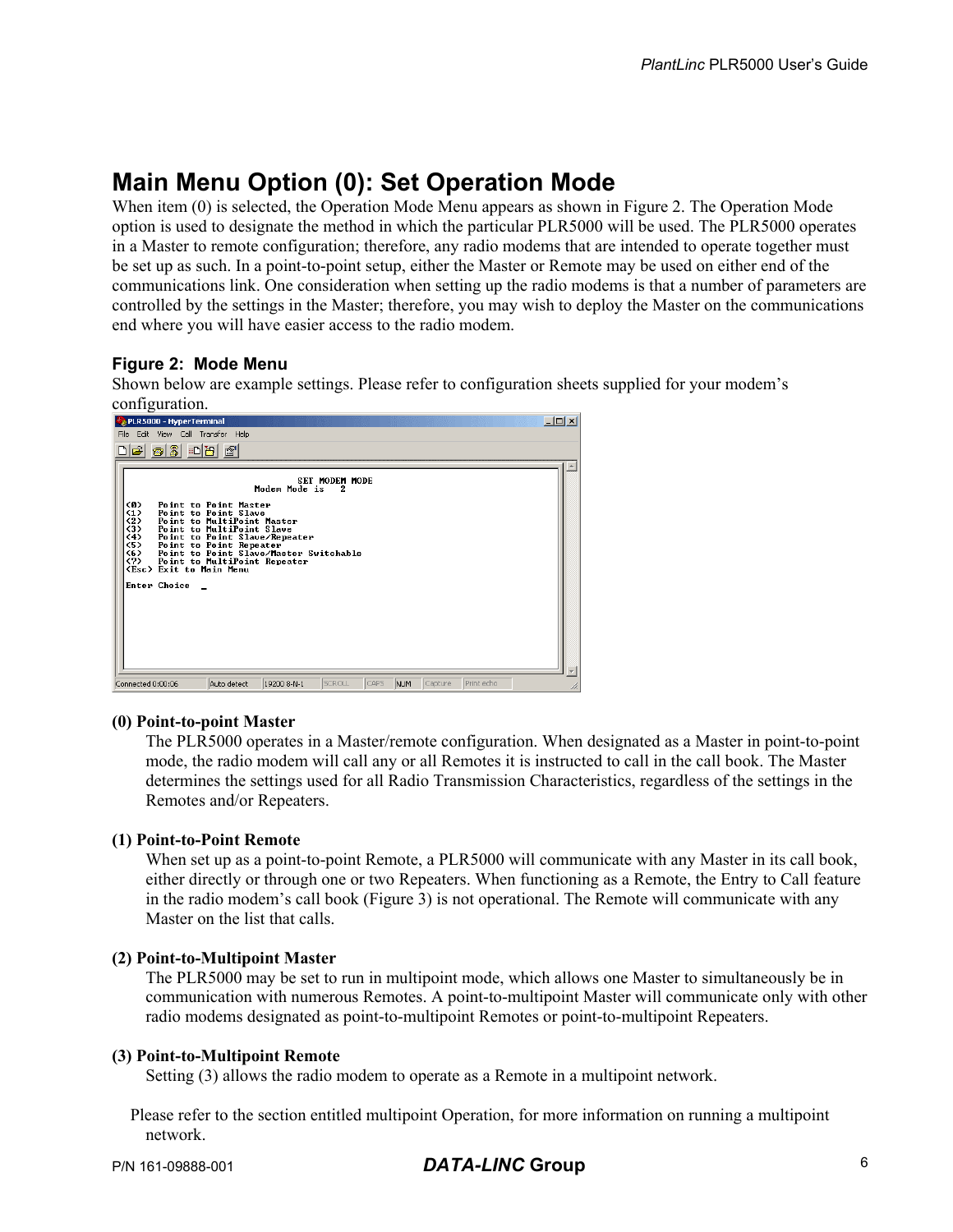#### **(4) Point-to-Point Remote/Repeater**

Option 4 allows you to designate the radio modem to act as either a Remote or a Repeater, depending upon the instructions received from the Master for the specific communications session. When a radio modem is placed in an ideal location, this setting offers the flexibility of using that radio modem as an end-point in the communications link (Remote) or to extend the link to a point further (Repeater). These functions are not, however, available simultaneously (the radio modem cannot act as both a Remote and a Repeater at the same time).

**A word of caution**: Configured as a Repeater, a radio modem has no security features as explained below. When a radio modem is designated as a point-to-point remote/Repeater, it will allow any Master to use it as a Repeater.

#### **(5) Point-to-Point Repeater**

PLR5000 radio modems allow the use of up to two Repeaters in a communications link, significantly extending the operating range. When designated as a Repeater, a radio modem behaves as a pass-through link. All settings for the call book, baud rates, and radio transmission characteristics are disabled. A Repeater will connect with any Master that calls it (the Repeater must still be set up in the Master's call book).

The use of one Repeater in a communications link will reduce the top data throughput available when compared to a direct Master to remote link (generally on the order of 50%). This impact is generally noticed only when using the radio modems at 38.4 Kbaud. The throughput does not decrease further if two Repeaters are used.

#### **(6) Point-to-Point Remote/Master Switchable**

Mode 6 is a versatile option that allows the radio modem to be controlled entirely through software commands. When in mode 6, a number of key parameters in the radio modem's user interface may be changed either directly (as if using the Windows Terminal program) or by using script files. In addition, when the radio modem is in mode 6 and not calling a Remote, it will be a Remote itself and accept any appropriate calls from other radio modems.

In mode 6:

- The radio modem remains in remote mode until called by another radio modem in its Call Book or instructed to call another radio modem through an ATDT command. The Master will disconnect when DTR goes low..
- The user may change settings in the user interface without using the reset button (this may be of particular value if the radio modem is not in an easily accessible location).
- Predetermined script files may be used which allow some of the radio modem's settings to be changed upon execution of that file. This, in turn, allows the user to establish command sets that will instruct the radio modem to call a predetermined remote.

*Note: For a detailed explanation covering the features of Mode 6, please contact the factory.* 

#### **(7) Point-to-Multipoint Repeater**

Setting (7) allows the radio modem to operate as a Repeater in a multipoint network.

Please refer to the section titled, "Multipoint Operation", for more information on running a multipoint network.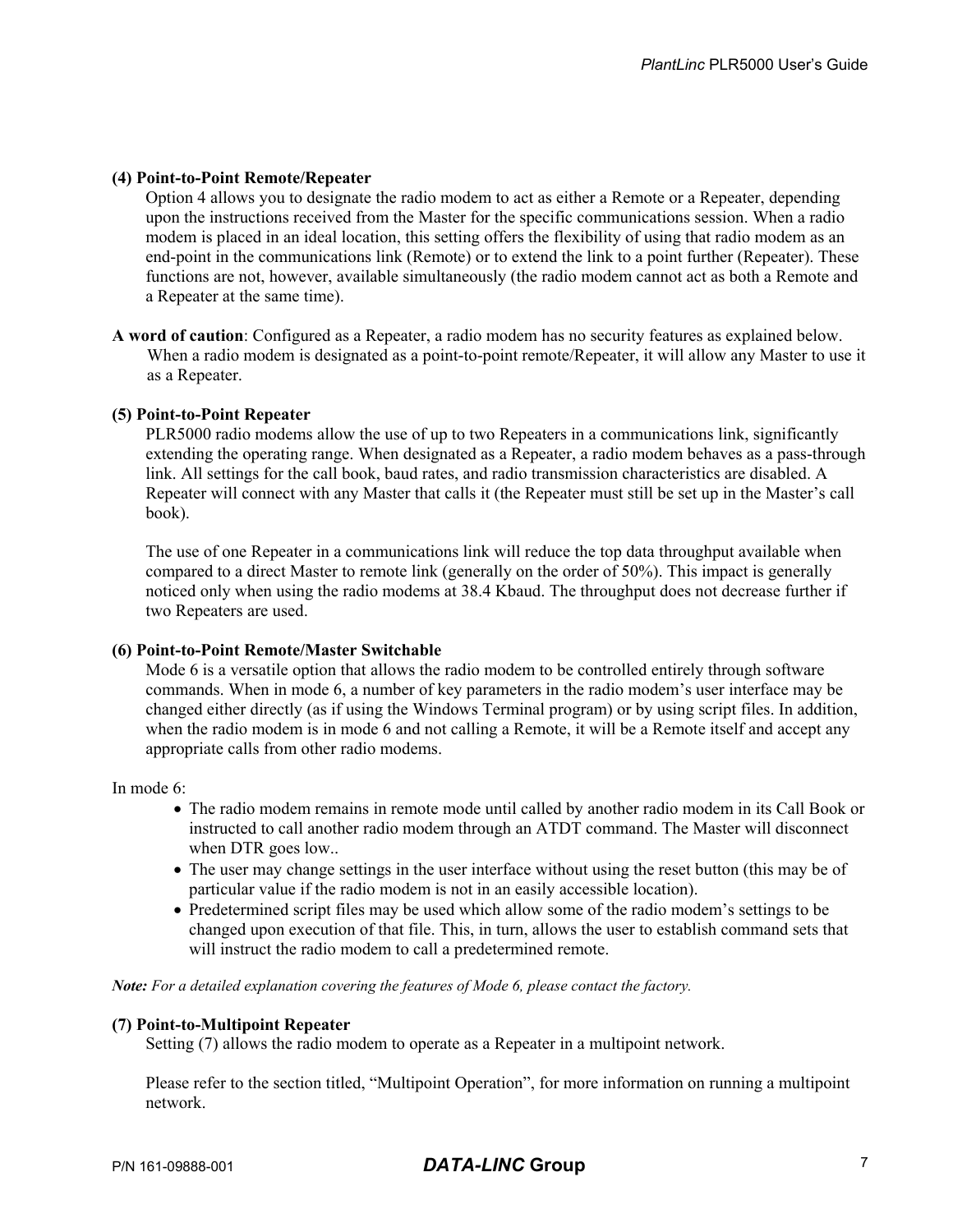### **Main Menu Option (1): Set Baud Rate**

When option (1) is selected, you will be able to change the radio modem's RS232 baud rate. This is the communication rate between the radio modem and the instrument to which it is connected. It is important to note that this is independent of the baud rate for the other radio modem(s) in the communication loop. For example, PLR5000s may be used in an application to send data from remote process instrumentation to an engineer's computer. In this application, the baud rate for the radio modem on the instrumentation might be set to 9600, and the radio modem on the computer might be set to 19,200 or 38,400.

In general, it is desirable to set the baud rate to the highest level supported by the device to which it is connected. However, please note that this may actually result in slower data communications if the UART chipset of the connected device does not support higher data rates.

#### **ModBus RTU and various data word sizes and parity configurations**

The additional features are support for ModBus RTU and support various data word lengths and parity. These features are available under selection options (A) and (B).

There are six data word length and parity configurations available. In the Set Baud Rate menu select (A) and type in the number corresponding to the configuration below. The default setting is 0 (8,N,1) and is the most commonly used serial communications protocol.

| <b>Menu Setting Data Bits Parity</b> |      | <b>Stop Bits</b> |
|--------------------------------------|------|------------------|
|                                      | None |                  |
|                                      | Even |                  |
|                                      | Odd  |                  |
|                                      | None |                  |
|                                      | Even |                  |
|                                      | Ddd  |                  |

#### **Table 2: Available data word length and parity selections**

#### **ModBus RTU**

Support for ModBus RTU protocol is available. The default for the ModBus RTU setting is (0) not enabled.

To enable the ModBus RTU mode:

- 1. In the "Set Baud Rate" menu enter (B) and then select (1)
- 2. In the "Set Multi Point Parameters" menu, set Master Packet Repeat to (3).
- **Note**: When using the PLR5000 radios in ModBus RTU mode the Master Packet Repeat must be set to (3) regardless of whether the modems are being used in point-to-point or multipoint mode. If a setting that is higher than (3) is required, it can be done, but the throughput speed will be decreased. (A higher Master Packet Repeat setting may need to be used when the radios are in a high noise environment or at long ranges).

#### P/N 161-09888-001 *DATA-LINC* **Group** 8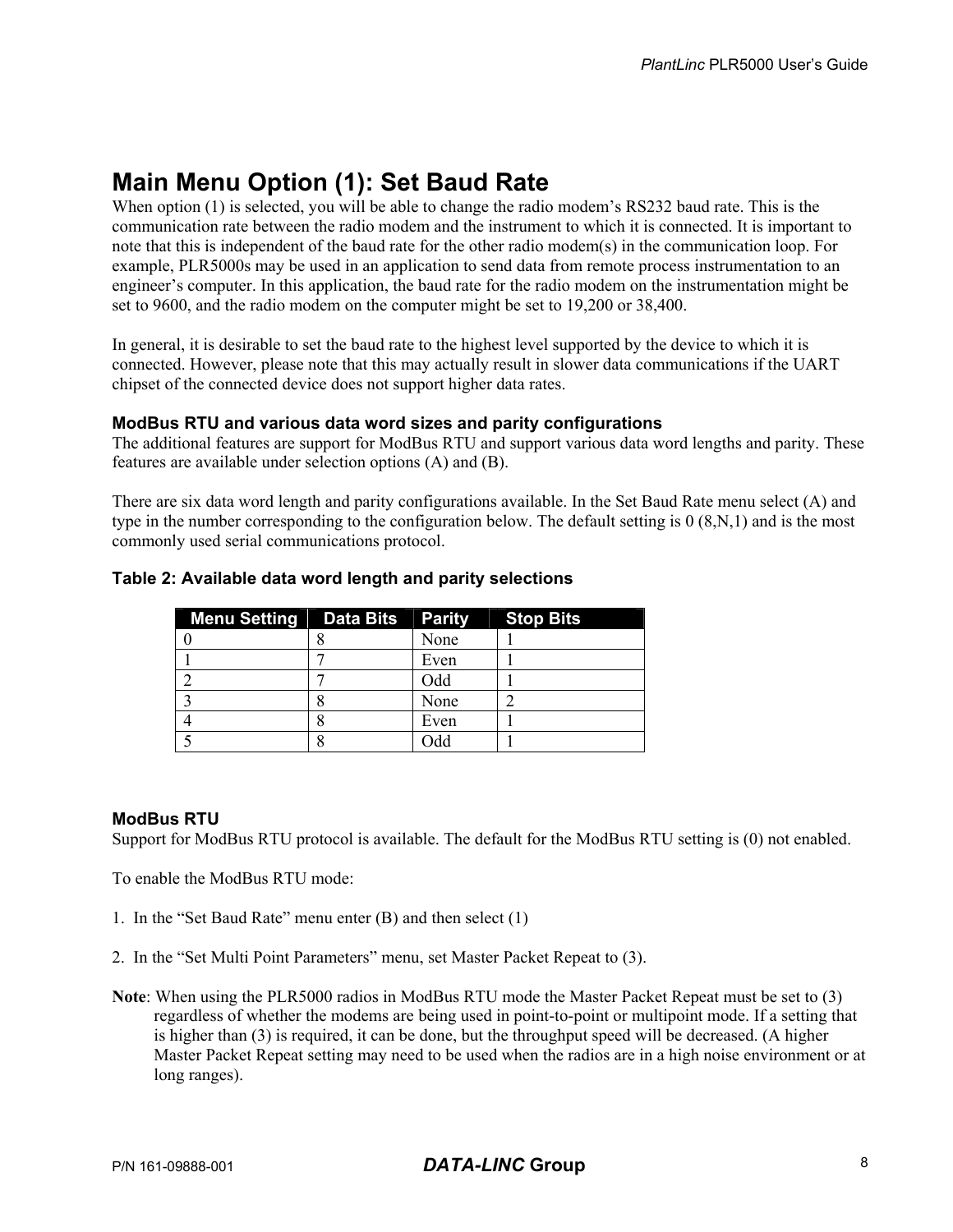### **Main Menu Option (2): Edit Call Book**

The Call Book is an innovative feature in the PLR5000 that offers both security and flexibility in use. The Call Book accomplishes this by allowing the user to determine with which other PLR5000s a given radio modem will communicate, based on the Call Book numbers for both the Master and remote. The radio modem's Call Book number is encoded in the microprocessor and identified on a label on the modem. The instructions provided in this section are for point-to-point mode only. Use of the Call Book for multipoint systems is explained later in this chapter. For two PLR5000 radio modems to communicate in point-to-point mode, three events must occur:

- 1. The call book number for the Master must be listed in the Remote's Call Book.
- 2. The call book number for the Remote must be listed in the Master's Call Book.
- 3. The Master must be programmed to call the Remote.

As shown in Figure 3, the Call Book allows users to set up a list of up to 10 PLR5000s with which to communicate. Designate up to 2 Repeaters to be used in communicating with a given radio modem, and tell the Master which Remote to call. To direct the Master to call a Remote, the Remote must be in the Call Book Menu. A specific remote may be called by entering (C) at the prompt, followed by the menu number corresponding to that remote. To call any available remote in the list, the user should enter C and then A (for All).

**Note**: To call a Remote through one or two Repeaters, you must call that remote directly (as opposed to using the Call All option). When Call All is selected the Master is not able to connect with any Remotes through Repeaters. This is because the Master calls every remote in the list when instructed to call all and will connect with the first remote to respond. When calling through a Repeater, the Master must first call that Repeater and establish a communications link with it prior to making contact with the Remote.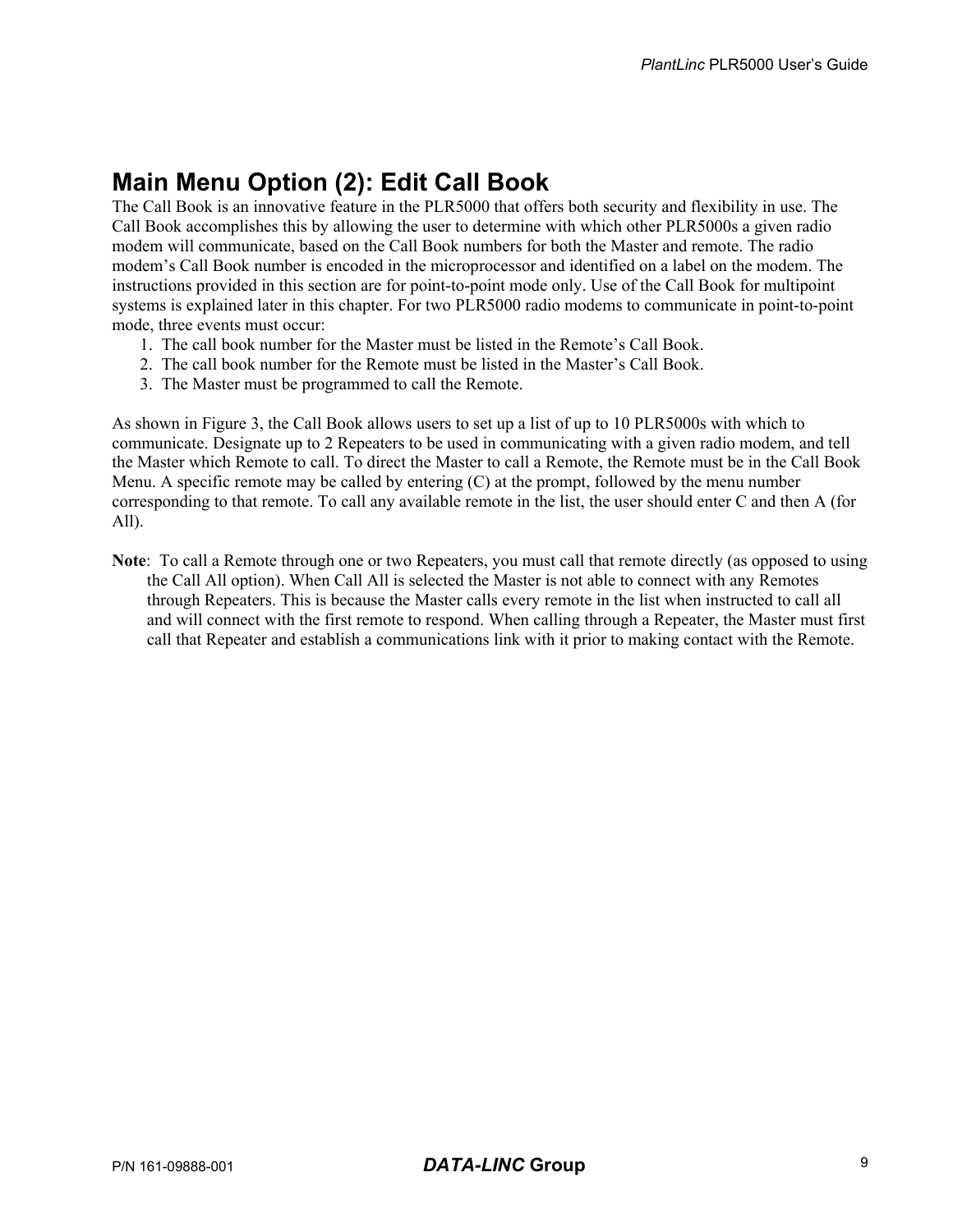#### **Figure 3: Call Book Menu**

Shown below are example settings. Please refer to the supplied configuration sheets for your modem's configuration.

| $\Box$<br>PLR5000 - HyperTerminal                                                                                                                                                                                                                                                                                                                                                                                                                       |
|---------------------------------------------------------------------------------------------------------------------------------------------------------------------------------------------------------------------------------------------------------------------------------------------------------------------------------------------------------------------------------------------------------------------------------------------------------|
| File Edit View Call Transfer Help                                                                                                                                                                                                                                                                                                                                                                                                                       |
| 2    2    3    2    2    2    2                                                                                                                                                                                                                                                                                                                                                                                                                         |
| MODEM CALL BOOK<br>Entry to Call is 00<br>Repeater1<br>Repeater2<br>Entry<br>Number<br>888-4198<br><0><br>$\langle 1 \rangle$<br>000-0000<br>(2)<br>000-0000<br>(3)<br>000-0000<br>$\langle 4 \rangle$<br>000-0000<br>(5)<br>000-0000<br>(6)<br>000-0000<br>(7)<br>000-0000<br>(8)<br>000-0000<br>〈9〉<br>000-0000<br>(C)<br>Change Entry to Use (0-9) or A(ALL)<br>(Esc)<br>Exit to Main Menu<br>Enter all zeros (000-0000) as your last number in list |
| CAPS<br>SCROLL<br><b>IPrint</b> echo<br>Capture<br><b>NUM</b><br>Auto detect<br>19200 8-N-1<br>Connected 0:00:07                                                                                                                                                                                                                                                                                                                                        |

#### **Entering or Modifying Numbers in the Call Book**

Entering or modifying call book numbers in the Call Book is a straightforward process. When in the Call Book menu, select the entry number  $(0 - 9)$  you wish to edit. You will be prompted for the new number (formatting is automatic, you do not need to enter the dash). Once the number is entered (unless it is 000- 0000), you will be asked for the call number of the first Repeater to be used. If no Repeater is to be used, enter the escape key; your entry will be complete and you will be back in the Call Book menu screen. If you enter a Repeater number, you will then be prompted for the call number of the second Repeater to use. If a second Repeater is being used, enter the call number at this time; if not, enter the escape key. Once again, the radio modem will retain your entries, as shown in the updated Call Book menu screen.

**Note:** It is important that the Call Book slots  $(0 - 9)$  are filled sequentially beginning with 0, the first slot in the book. Call Book numbers do not need to be entered in numerical order; however, there must not be any 000-0000 numbers in the middle of the list of good Call Book numbers. The reason for this is that when a Master is instructed to Call All available Remotes, it will call all Remotes listed until it reaches the first number of 000-0000. If a valid call book number is entered after the all zero number, it will not be recognized as a valid number to be called by the Master.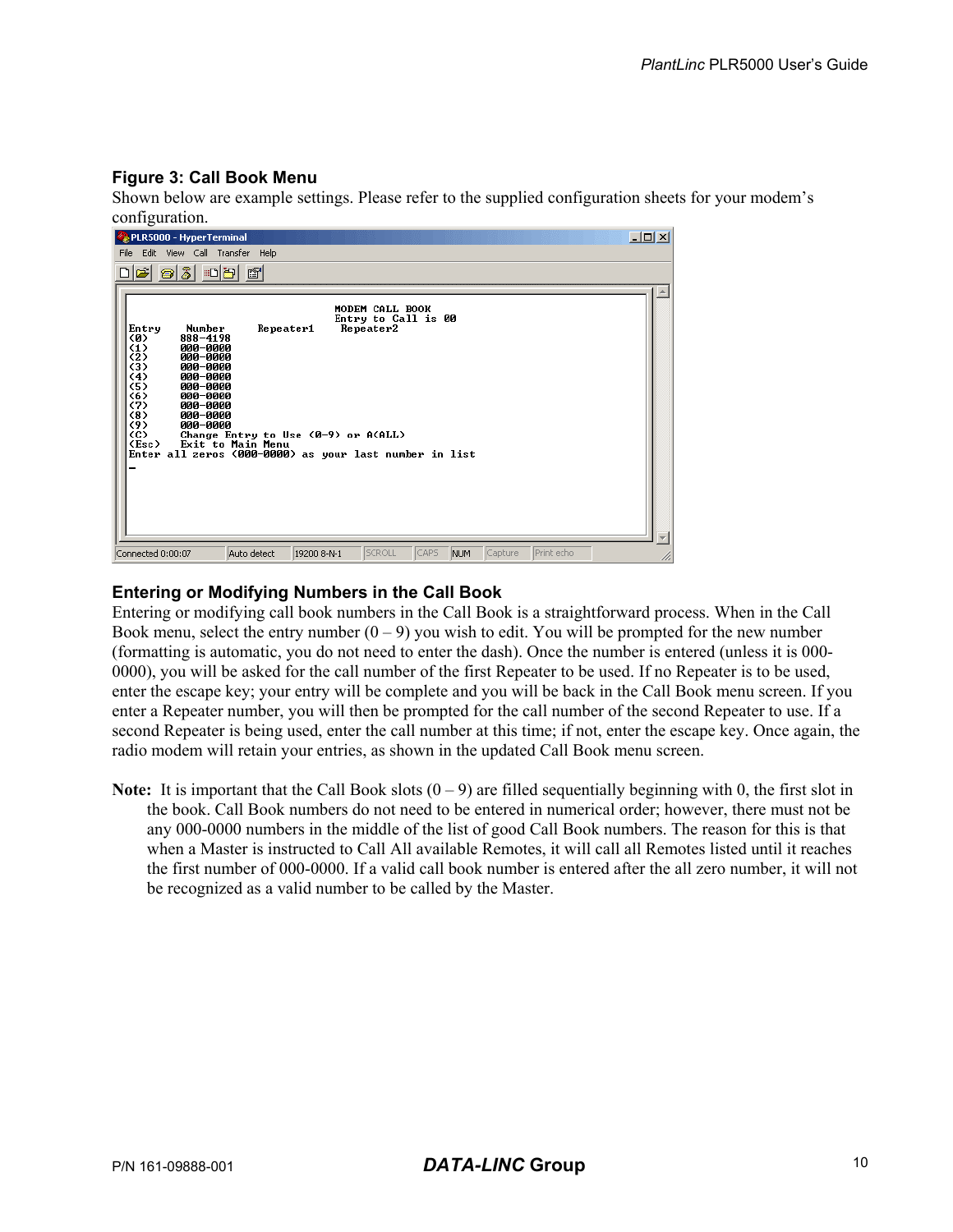#### **Edit Call Book in Multipoint Systems**

In a multipoint system, the Remotes and Repeaters are not listed in the Master's Call Book. When establishing such a system, it is necessary only to have the Master's Call Book number in each Remote's and Repeater's Call Book, and to have each Repeater's Call Book number in the Call Book of each Remote which may potentially communicate through it.

The following example shows the Call Books of a multipoint system comprised of a Master, Repeater and remote in which the Remote can communicate either through the Repeater or directly to the Master:

#### **Multipoint Master Call Book (Unit Call Book number 555-0001)**

| Entry |          | Number Repeater 1 Repeater 2 |  |
|-------|----------|------------------------------|--|
| (0)   | 000-0000 |                              |  |
|       | 000-0000 |                              |  |

No call book number entries are necessary in the Master's Call Book.

The Master's Call Book may be programmed to call any entry.

#### **Multipoint Repeater Call Book (Unit Call Book number 555-0002)**

| Entry |          | Number Repeater 1 Repeater 2 |  |
|-------|----------|------------------------------|--|
| (0)   | 555-0001 |                              |  |
|       | 000-0000 |                              |  |

**Multipoint Remote Call Book (Unit Call Book number 555-0003)** 

| Entry |          | Number Repeater 1 Repeater 2 |  |
|-------|----------|------------------------------|--|
| (0)   | 555-0001 |                              |  |
|       | 555-0002 |                              |  |
|       | 000-0000 |                              |  |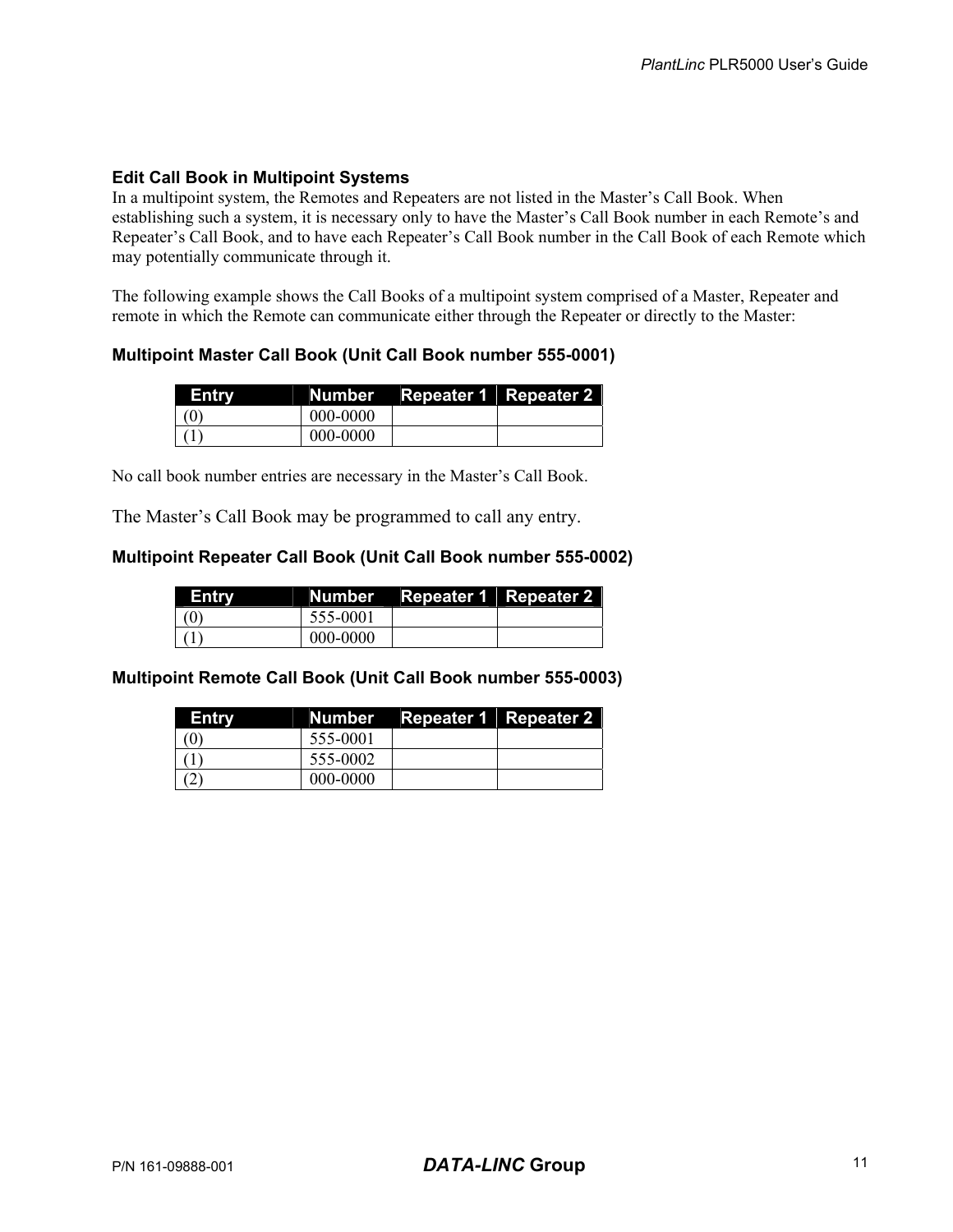### **Main Menu Option (3): Edit Radio Transmission Characteristics**

When option (3) is selected in the main menu, the screen in figure 4 appears, which allows the user to modify the radio transmission characteristics of the radio modems. As stated in the warning, these parameters are for the experienced user who has a good understanding of the principles of radio data transmission. They should be changed only after consulting this user guide.

It is important to note that the radio parameters between any radio modems in communication will be determined by the settings for the Master (except when in multipoint mode, see (4) RF Data Rate below). While the settings may be modified for the Remote(s) and/or Repeaters, they will be overridden by the Master's parameters.

#### **Figure 4: Radio Parameters Menu**

Shown below are example settings. Please refer to supplied configuration sheets for your modem's configuration.

| PLR5000 - HyperTerminal                                                                                                                                                                                                                                                                                                        |             |                         |             |         |            | $\Box$ o $\Box$ |
|--------------------------------------------------------------------------------------------------------------------------------------------------------------------------------------------------------------------------------------------------------------------------------------------------------------------------------|-------------|-------------------------|-------------|---------|------------|-----------------|
| File Edit View Call Transfer Help                                                                                                                                                                                                                                                                                              |             |                         |             |         |            |                 |
| <b>2030B</b> 1                                                                                                                                                                                                                                                                                                                 |             |                         |             |         |            |                 |
|                                                                                                                                                                                                                                                                                                                                |             |                         |             |         |            |                 |
|                                                                                                                                                                                                                                                                                                                                |             | <b>RADIO PARAMETERS</b> |             |         |            |                 |
| WARNING: Do not change parameters without reading manual                                                                                                                                                                                                                                                                       |             |                         |             |         |            |                 |
| <b>CO&gt;</b><br>FreqKey<br>13<br>Max Packet Size<br>$\langle 1 \rangle$<br>9<br>(2)<br>Min Packet Size<br>2<br>(3)<br><b>Xmit Rate</b><br>(4)<br><b>RF</b> Data Rate<br>(5)<br>10<br>RF Xmit Power<br>(6)<br>Slave Security<br>ø<br>(7)<br>RTS to CTS<br>Retry Time Out 255<br>(8)<br>(Esc) Exit to Main Menu<br>Enter Choice |             |                         |             |         |            |                 |
|                                                                                                                                                                                                                                                                                                                                |             |                         |             |         |            |                 |
| Auto detect<br>Connected 0:00:06                                                                                                                                                                                                                                                                                               | 19200 8-N-1 | SCROLL                  | CAPS<br>NUM | Capture | Print echo | M               |

#### **(0) FreqKey**

Selection (0) in the Radio Parameters menu allows the user to modify the hopping patterns of the radio modems to minimize the interference with other PLR5000 radio modems in operation in the area. For instance, if there were 10 pairs of PLR5000s in operation within a factory or refinery, changing the Frequency Key would ensure that they would not jump onto the same frequencies at the same time for the same length of time.

There are 15 choices available for the Frequency Key (0-9 and A-E). It is recommended that a list be maintained of the settings for each Master to ensure that each is set to a different hopping pattern.

#### **(1) Max Packet Size and (2) Min Packet Size Selections**

(1) and (2) allow the user to designate the size of the packets (in bytes) used by the radio modem in its communication link. This may be of particular value when using the PLR5000 with different communications software packages; you may find that throughput is optimized when packet sizes are restricted by the radio modem.

Packet size is determined by a combination of the settings entered by the user and the RF Data Rate. In addition, the Max Packet Size is a function of the setting selected for the Min Packet Size. Tables 2, 3 and 4 provide the packet sizes for each different combination of settings.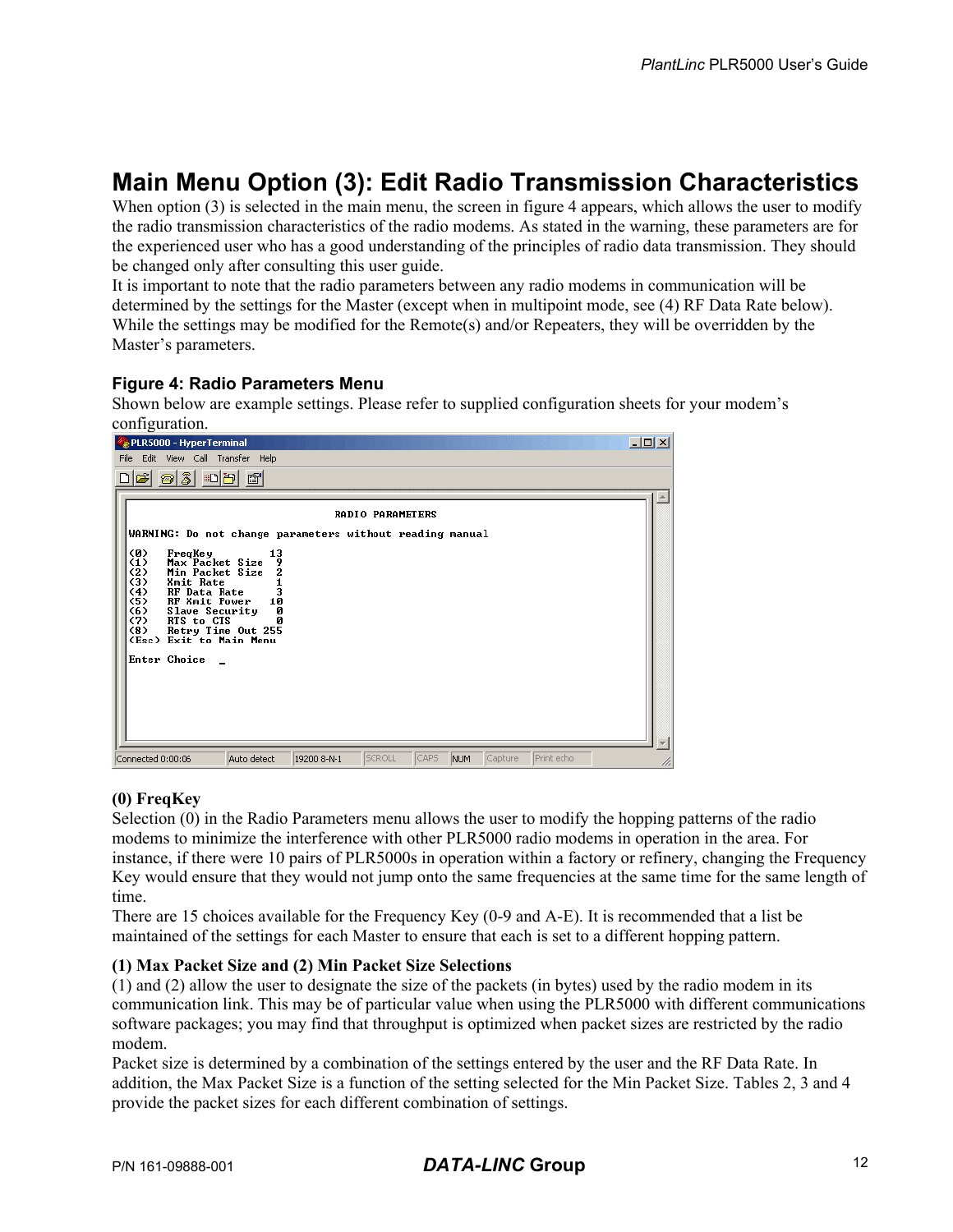|   | Setting Min Packet Size Setting Min Packet Size<br><b>RF Data Rate =2</b> |                | $RF$ Data Rate = 3 |
|---|---------------------------------------------------------------------------|----------------|--------------------|
|   | 16                                                                        |                | 8                  |
|   | 21                                                                        |                | 12                 |
| 2 | 26                                                                        | $\mathfrak{D}$ | 16                 |
|   | 32                                                                        |                | 20                 |
|   | 37                                                                        | 4              | 24                 |
|   | 42                                                                        | 5              | 28                 |
| 6 | 48                                                                        | 6              | 32                 |
|   | 53                                                                        |                | 36                 |
| 8 | 58                                                                        | 8              | 40                 |
| q | 64                                                                        | q              | 44                 |

#### **Table 3: Minimum Packet Size Settings (bytes)**

### **Table 4: Maximum Packet Size Settings where RF Data Rate=3**

| <b>Maximum Setting</b> |                  |    |                |    |     |     |     |     |     |     |
|------------------------|------------------|----|----------------|----|-----|-----|-----|-----|-----|-----|
|                        | $\boldsymbol{0}$ | 1  | $\overline{2}$ | 3  | 4   | 5   | 6   | 7   | 8   |     |
| $\boldsymbol{0}$       | 8                | 24 | 40             | 56 | 72  | 88  | 104 | 120 | 136 | 152 |
| 1                      | 12               | 28 | 44             | 60 | 76  | 92  | 108 | 124 | 140 | 156 |
| $\overline{2}$         | 16               | 32 | 48             | 64 | 80  | 96  | 112 | 128 | 144 | 160 |
| 3                      | 20               | 36 | 52             | 68 | 84  | 100 | 116 | 132 | 148 | 164 |
| 4                      | 24               | 40 | 56             | 72 | 88  | 104 | 120 | 136 | 152 | 168 |
| 5                      | 28               | 44 | 60             | 76 | 92  | 108 | 124 | 140 | 156 | 172 |
| 6                      | 32               | 48 | 64             | 80 | 96  | 112 | 128 | 144 | 160 | 176 |
| 7                      | 36               | 52 | 68             | 84 | 100 | 116 | 132 | 148 | 164 | 180 |
| 8                      | 40               | 56 | 72             | 88 | 104 | 120 | 136 | 152 | 168 | 184 |
| 9                      | 44               | 60 | 76             | 92 | 108 | 124 | 140 | 156 | 172 | 188 |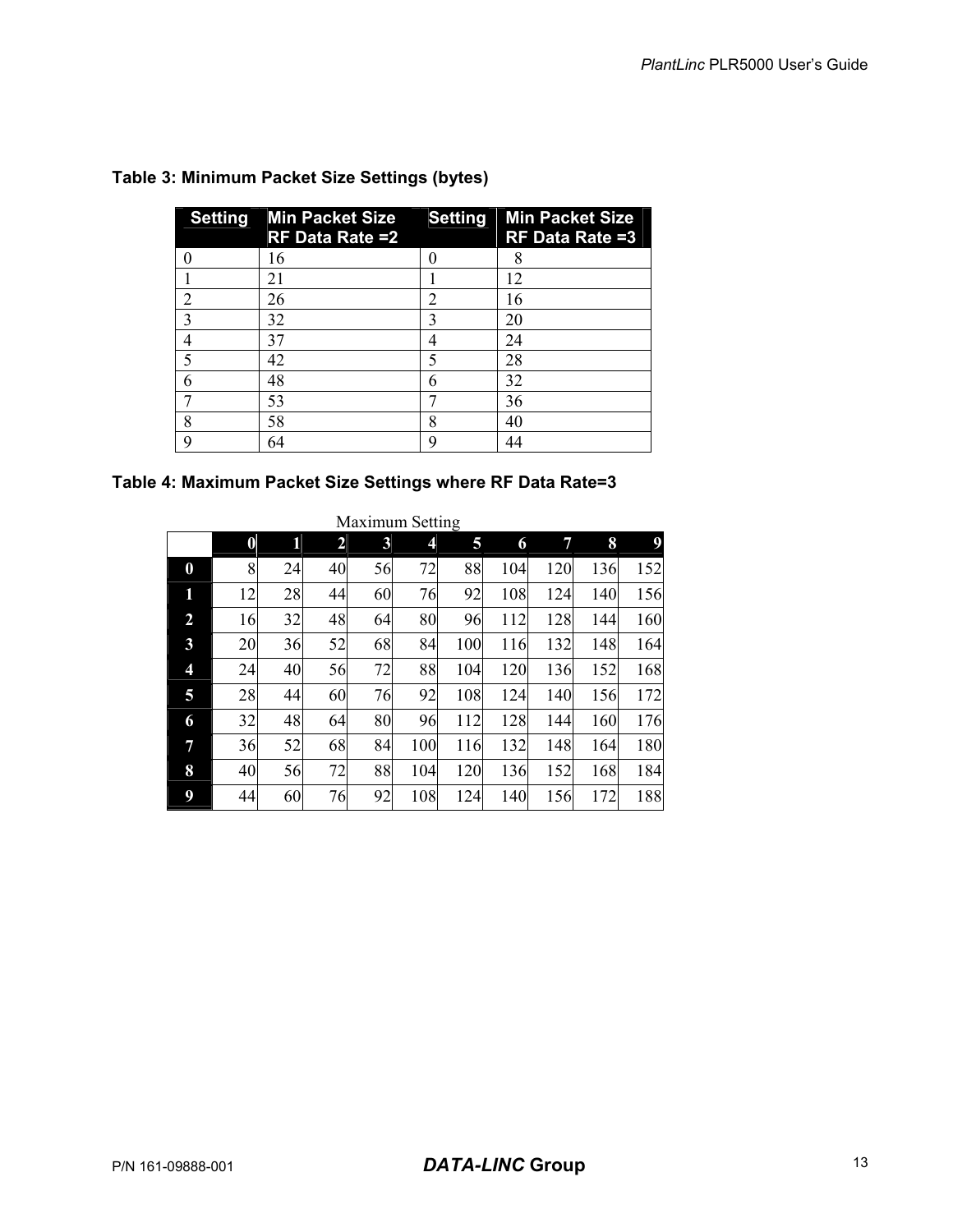|                         | <b>Maximum Setting</b> |    |     |     |     |     |     |     |     |     |
|-------------------------|------------------------|----|-----|-----|-----|-----|-----|-----|-----|-----|
|                         | $\pmb{0}$              | 1  | 2   | 3   | 4   | 5   | 6   | 7   | 8   | 9   |
| $\boldsymbol{0}$        | 15                     | 36 | 58  | 79  | 100 | 121 | 143 | 164 | 185 | 206 |
| 1                       | 20                     | 42 | 63  | 84  | 105 | 127 | 148 | 169 | 190 | 212 |
| $\overline{2}$          | 26                     | 47 | 68  | 90  | 111 | 132 | 153 | 175 | 196 | 217 |
| $\mathbf{3}$            | 31                     | 52 | 74  | 95  | 116 | 137 | 159 | 180 | 201 | 222 |
| $\overline{\mathbf{4}}$ | 36                     | 58 | 79  | 100 | 121 | 143 | 164 | 185 | 206 | 228 |
| 5                       | 42                     | 63 | 84  | 105 | 127 | 148 | 169 | 190 | 212 | 233 |
| 6                       | 47                     | 68 | 90  | 111 | 132 | 153 | 175 | 196 | 217 | 238 |
| 7                       | 52                     | 74 | 95  | 116 | 137 | 159 | 180 | 201 | 222 | 244 |
| 8                       | 58                     | 79 | 100 | 121 | 143 | 164 | 185 | 206 | 228 | 249 |
| 9                       | 63                     | 84 | 95  | 127 | 148 | 169 | 190 | 212 | 233 | 254 |

#### **Table 5: Maximum Packet Size Settings where RF Data Rate=2**

#### **(3) Xmit Rate**

There are two settings for the Transmit Rate parameter. For normal operation, the PLR5000 should be set at Transmit Rate 1. Transmit Rate 0 is useful to qualitatively gauge signal strength. When set to Transmit Rate 0 the radio modems will transmit data back and forth continuously, and the strength of the signal may be gauged by viewing the Show Radio Statistics option.

Because the radio modems transmit continuously when Transmit Rate is set to 0 (whether or not they have data to send) they use radio frequency spectrum unnecessarily. Therefore, Transmit Rate 0 should be used only as a diagnostic tool and not for normal operation.

#### **(4) RF Data Rate**

The PLR5000 has two settings for the RF Data Rate (not to be confused with the RS232 Baud Rate). Setting 2 (50.1 Kbps) should be used when the radio modems are close together and data throughput is to be optimized. Setting 3 (38.4 Kbps) should be used when the radio modems are farther away and a solid data link is preferred over data throughput.

**Note**: The RF Data Rate setting must be identical for all units in the system. Any radio modem with a different RF Data Rate than the Master will not establish a communication link.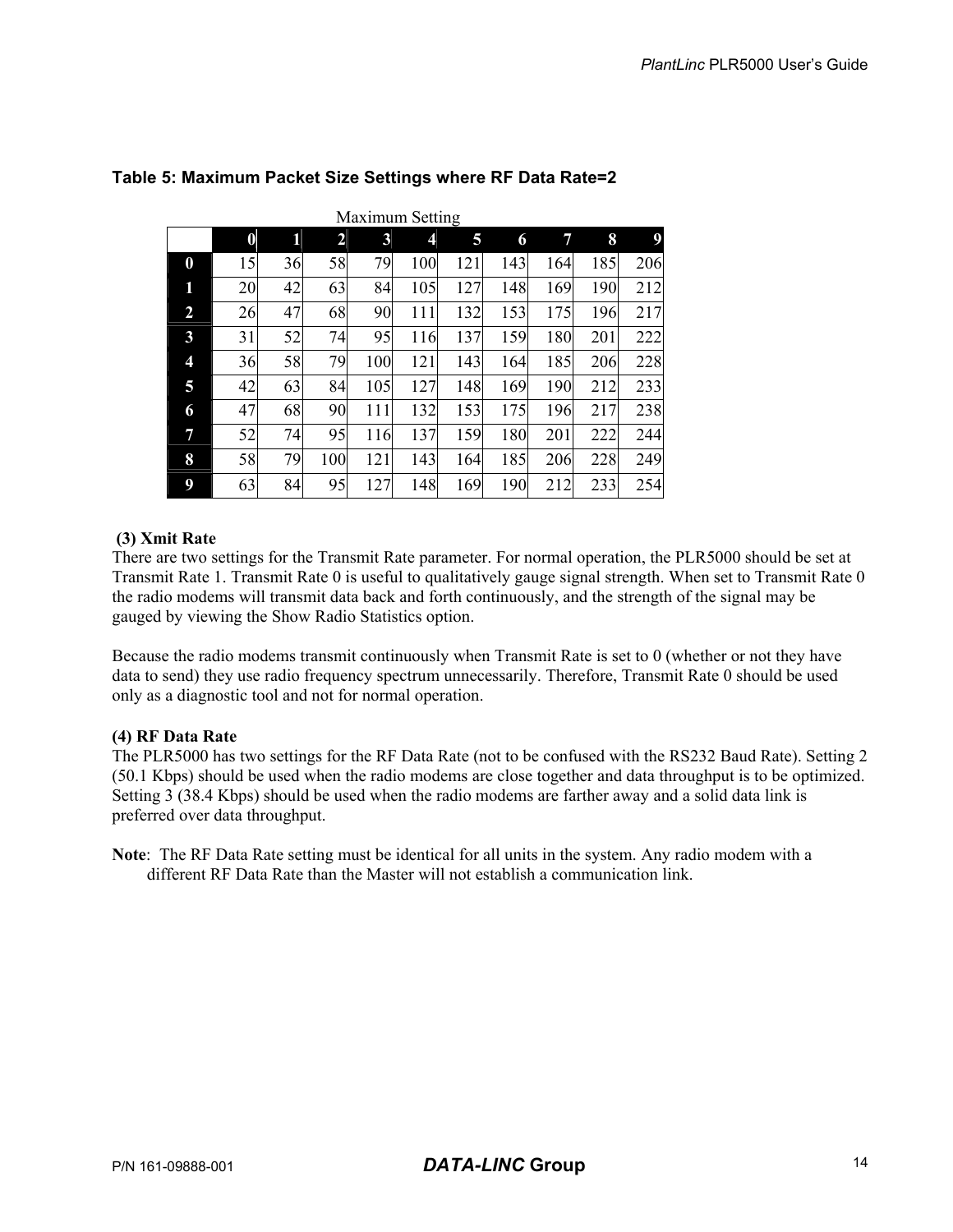#### **(5) RF Xmit Power**

The PLR5000 offers users the ability to modify the Transmission Power of the radio modem. There are 10 power settings available (1-10) which are roughly linear. Therefore a setting of 10 is full power (or 200 mw) and 1 is 10% power (or 20 mw). For most application power level should be set to 10.

#### **(6) Remote Security**

With option 6 the user may disable the radio modem's security so it will accept a call from any other PLR5000. The default setting is 0 where security is enforced (the caller's call book number must be in the Remote's Call Book). With a setting of 1 security is disabled.

As mentioned in mode 6, Remote Security must be set to 1 when the unit is operating in a point-to-point system where it may need to accept calls from more than 10 different PLR5000s. However, it is important to note that when Remote Security is set to 1, the radio modem will accept calls from any other PLR5000, and additional system security measures should be taken to prevent unauthorized access.

#### **(7) RTS to CTS**

Menu selection 7 in the Radio Parameters provides the option of allowing the RTS line (pin 7) on the Master radio modem to control the CTS line (pin 8) of the Remote. This pass-through control can be enabled in point-to-point mode as well as point-to-multi-point. In the latter, the Master RTS line will control all Remotes' CTS lines. When this mode is enabled the CTS line ceases to function as flow control.

To enable this mode, enter 7 in the Radio Parameters menu. An entry of (1) will enable the RTS-CTS control a (0) will disable it.

#### **(8) Retry Time Out**

The Retry Time Out parameter allows the use to determine when a Remote will drop a connection to a Master or Repeater in multipoint mode. The default setting is 255, therefore, if one packet in 255 from the Master is sent successfully to the Remote, it will maintain a link. The lowest setting is 8, which allows a Remote to drop a connection more quickly.

The Retry Time Out parameter is useful when a multipoint system is used with a moving Master or Remotes. As the link gets weaker, a lower setting will allow a Remote to drop its link and search for a stronger connection.

While intended primarily for multipoint systems, the Retry Time Out parameter may also be modified in point-to-point systems. In point-to-point mode the Retry Time Out should not be set to a value of less than 151.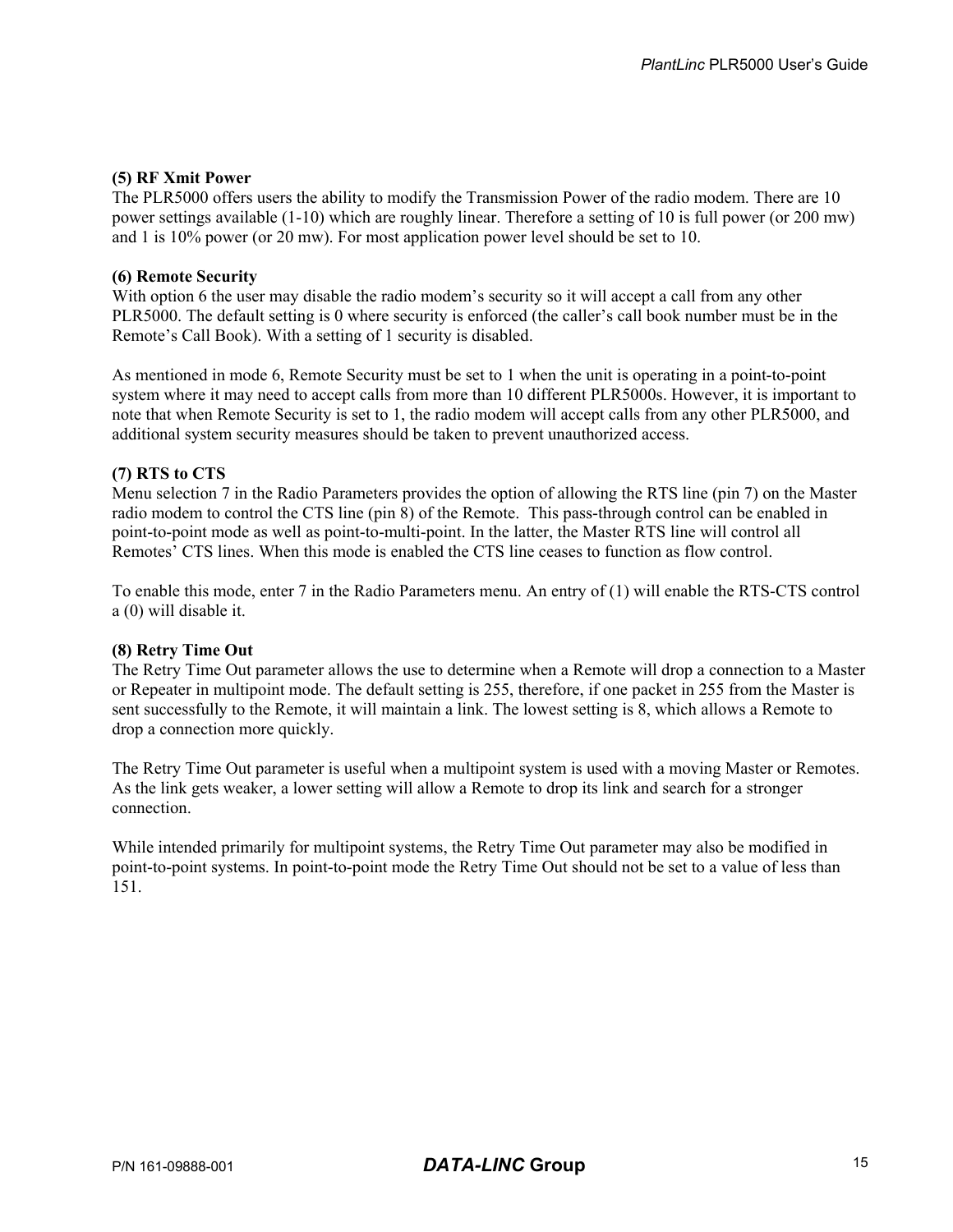### **Main Menu Option (4): Show Radio Statistics**

Option (4) in the main menu allows the user to view data transmission statistics, which have been gathered by the Transceiver during the most recent session. Statistics are gathered during each data link and are reset when the next link begins. Ideally, noise levels should be below 30, and the difference between the average signal level and average noise level should be 30 or more. High noise levels tend to indicate other sources of RF interference, while low signal levels indicate a weak link. The "Local" stats are the statistics that are being gathered by the modem you are connected to while "Remote1, Remote2, and Remote3" are the stats of the Repeater(s) that the modem you are attached to is using to get back to the Master modem. The following sections provide information useful to the process of troubleshooting and improving radio links.

#### **Average Noise Level**

The average noise level indicates the level of background noise and interference at this modem and at each of the modems used as Repeaters in the link. The number is an average of the noise levels measured at each frequency in the modems' frequency hop table. The individual measurement values at each frequency hop channel are shown in the frequency table. The frequency table is accessed by pressing the ENTER key on the computer when the radio statistics menu is displayed. Average noise levels will typically fall in the range of 15 to 30. Average noise levels significantly higher than this are an indication of a high level of interference that may degrade the performance of the link. High noise levels can often be improved with bandpass filters, antenna placement or antenna polarization. Please contact Data-Linc Group for more information.

#### **Average Signal Level**

The average signal level indicates the level of received signal at this modem and at each of the modems used as Repeaters in the link. For each of these, the signal source is the modem that transmits to it. The number is an average of the received signal levels measured at each frequency in the modem's frequency hop table. The individual measurement values at each frequency hop channel are shown in the frequency table. The frequency table is accessed by pressing the ENTER key on the computer when the radio statistics menu is displayed.

For a reliable link, the average signal level should be at least 15 higher than the average noise level reading. Low Average Signal Levels can often be corrected with higher gain antennas, antenna placement, and use of Repeaters. Contact Data-Linc Group for more information.

#### **Overall Rcv Rate (%)**

The Overall Rcv Rate measures the percentage of data packets that were successfully transmitted from the Master to the Remote on the first attempt without requiring retransmission. A number of 75 or higher indicates a robust link that will provide very good performance even at high data transmission rates. A number of 25 or lower indicates a weak or marginal link that will provide lower data throughput.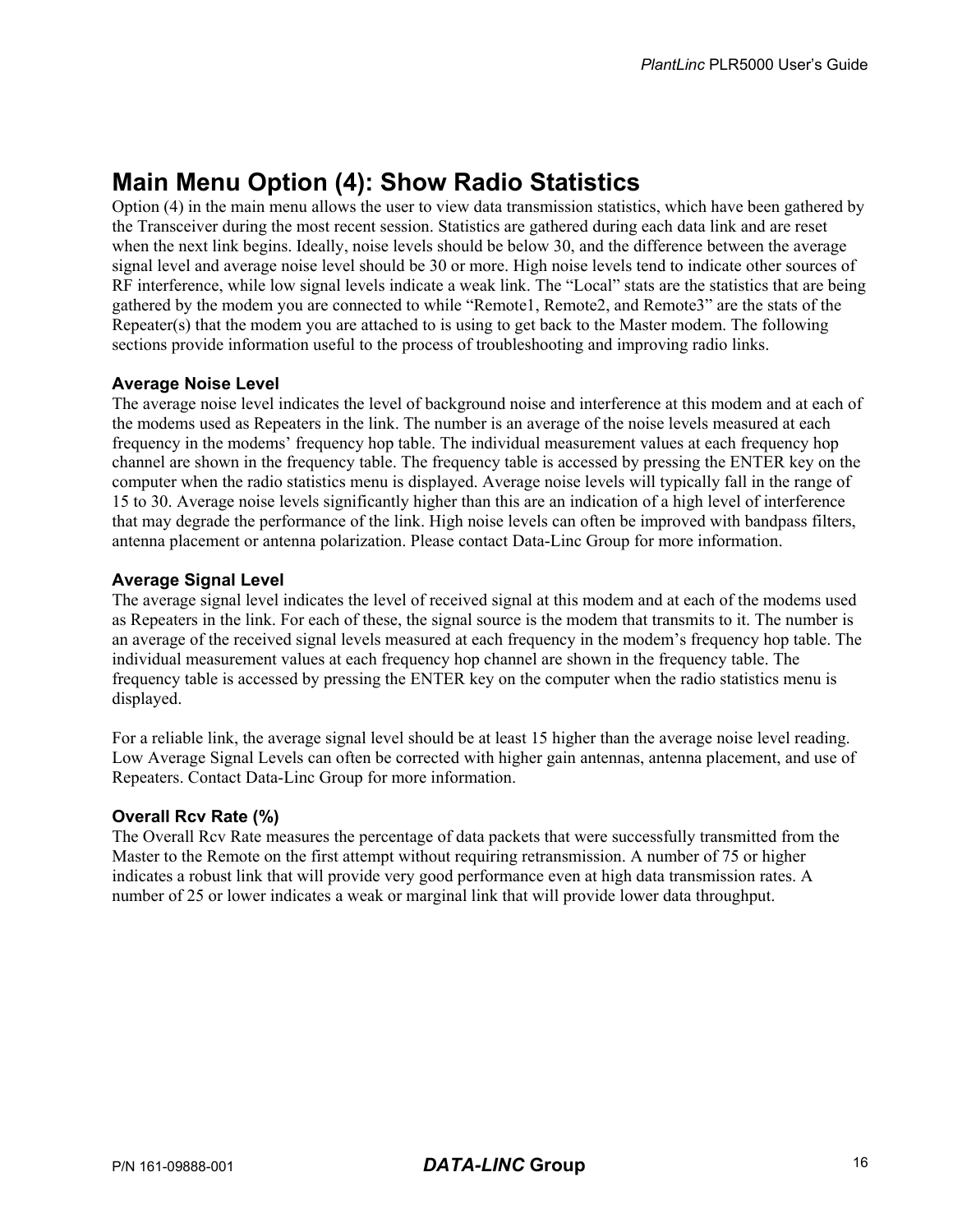#### **Number of Disconnects**

If, during the course of performing a link test, the link between the Master and the Remote is broken, and the radios lose carrier detect, the occurrence is recorded in the Number of Disconnects value. The value indicates the total number of disconnects that have occurred from the time the link test started until the radio was put into config mode. Under normal operating conditions, the number of disconnects should be 0. One or more disconnects may indicate a very weak link, the presence of severe interference problems or loss of DC power to the Master or Repeater if one is present.

**Note:** a Remote and/or Repeater will record a disconnect if the system Master is placed into configuration mode or has power interrupted while the Remote and/or Repeater is linked to the Master

#### **Radio Temperature**

The radio temperature value is the current operating temperature of the radio in degrees C (Celsius.) For proper operation, PLR5000 radio modems must be in the range of  $-4^{\circ}$  to 75 $^{\circ}$  C.

#### **Multipoint Operation**

In a multipoint system, a radio modem designated as a Master is able to simultaneously be in communication with numerous Remotes. In its simplest form, a multipoint network functions with the Master broadcasting its messages to all Remotes and the Remotes responding to the Master as appropriate.

Traditionally, a multipoint network is used in applications where data is collected from many instruments and reported back to one central site. As such, the architecture of such a system is completely different from point-to-point applications. The theoretical maximum number of Remotes that can be configured into a multipoint network is a function of the data throughput needed from each of the Remotes. For example, if the network will be polling Remotes once a day to retrieve sparse data, several hundred Remotes could be configured to a single Master. If, on the other hand, each Remote will be transmitting data at greater levels then fewer Remotes may be connected to the Master (the overall system will be closer to capacity with fewer Remotes).

The theoretical limit of a multipoint system is influenced by the following parameters:

- Size of the blocks of data—the longer the data blocks the greater the system capacity
- RS232 baud rate
- The amount of contention between Remotes
- Use of Repeaters—a single Repeater in a multipoint network will decrease overall system capacity by 50%; more than one Repeater does not further decrease network capacity.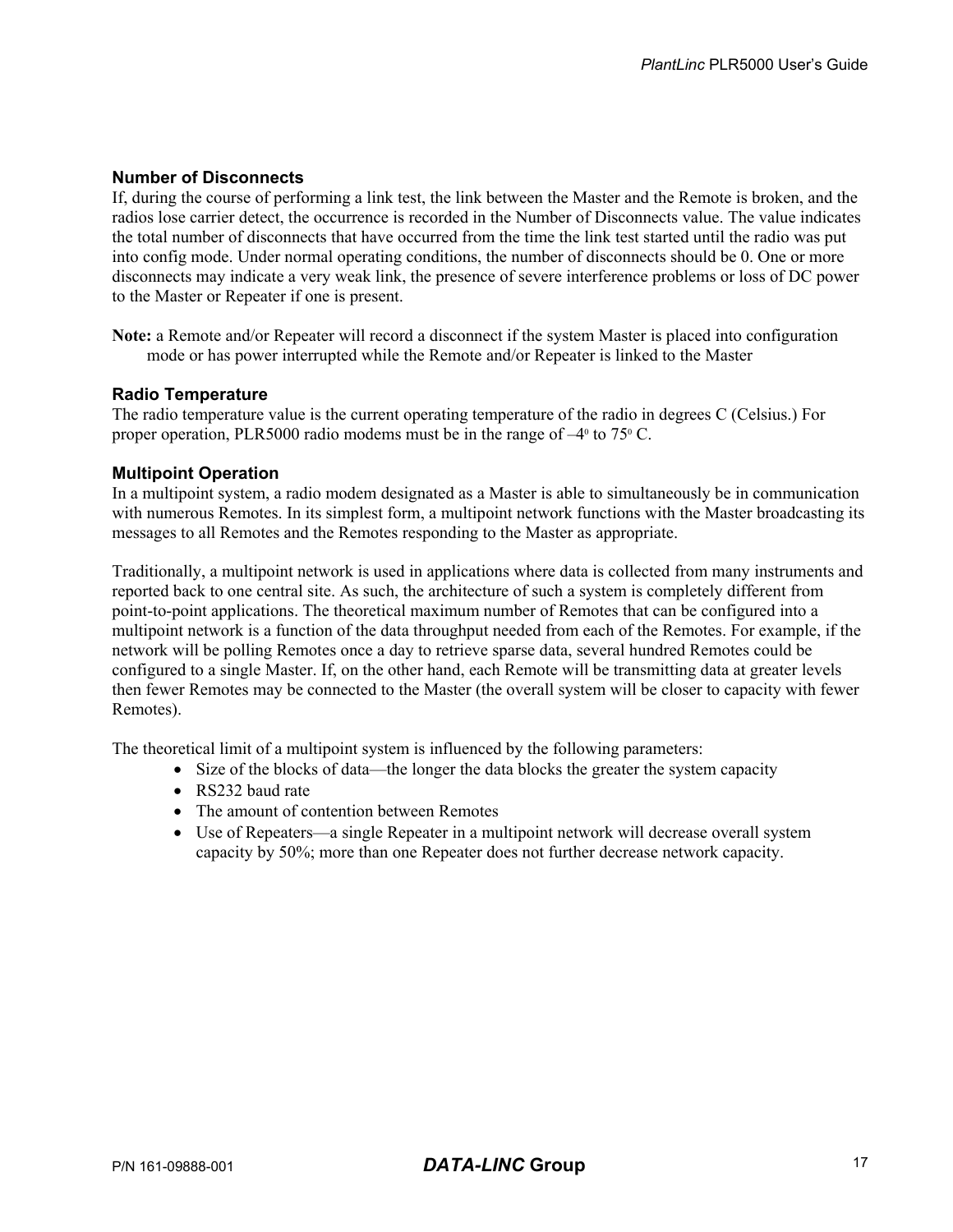### **Main Menu Option (5): Edit Multipoint Parameters Figure 5: Multipoint Parameters**

Shown below are example settings. Please refer to supplied configuration sheets for your modem's configuration.

| PLR5000 - HyperTerminal                                                                                                                                                                                                                                                                                         |                                     |                       |                       | 그미지 |
|-----------------------------------------------------------------------------------------------------------------------------------------------------------------------------------------------------------------------------------------------------------------------------------------------------------------|-------------------------------------|-----------------------|-----------------------|-----|
| File Edit View Call Transfer Help                                                                                                                                                                                                                                                                               |                                     |                       |                       |     |
| <u>e 53 00 6</u>                                                                                                                                                                                                                                                                                                |                                     |                       |                       |     |
|                                                                                                                                                                                                                                                                                                                 |                                     | MULTIPOINT PARAMETERS |                       |     |
| <b>CØ)</b><br>Number Repeaters<br>$\langle 1 \rangle$<br>Master Packet Repeat<br>(2)<br>Max Slave Retry<br>(3)<br>Retry Odds<br>(4)<br>DTR Connect<br>(5)<br>Repeater Frequency<br>(6)<br>NetWork ID<br>(7)<br>Reserved<br>(8)<br>Slave/Repeater<br>(9)<br>SubNet ID<br>(Esc) Exit to Main Menu<br>Enter Choice | 03330<br>ø<br>0255<br>ø<br>Disabled |                       |                       |     |
| Connected 0:00:11<br>Auto detect                                                                                                                                                                                                                                                                                | SCROLL<br>19200 8-N-1               | CAPS<br>NUM           | Print echo<br>Capture |     |

In a multipoint network, it is critical to know how many radio modems are being used as Repeaters. Any radio modem that is used as a Repeater essentially becomes a Master to the Remotes and other Repeaters to which it is communicating. Therefore, the user must first identify how many Repeaters are connected to the Master by assigning a value in parameter **(0) Number Repeaters**. This parameter must also be set for each Repeater in the system (i.e., in the event that a Repeater is connected to one or more other Repeaters). This parameter does need to be set for multipoint Remotes.

In point-to-point operation, the PLR5000 radio modems acknowledge every data packet transmitted. In a multipoint network, the Remotes do not acknowledge transmissions from a Master to the Remotes. This is to prevent system overload. If the Remotes acknowledged all data transmissions from the Master in a large multipoint system, then all system capacity would be spent having the Master listen for acknowledgments from the Remotes. Because the transmission is not acknowledged by the Remotes, 100% confidence does not exist that every remote has received every message from the Master. To address this issue, the user may modify option **(1) Master Packet Repeat**, assigning a value between 0 (the packet is transmitted once) to 9 (the packet is repeated 9 times). For networks with solid RF links, this parameter would be set at the lower end of the scale (0-1). If the network has some weak or marginal links, it would be set toward the higher values. If a Remote receives a packet from a Master more than once, it will discard the repeated packets.

While packets transmitted from the Master to the Remotes in a multipoint network are not acknowledged, packets transmitted from Remotes to the Master are. However, it is possible that more than one remote will attempt to transmit to the Master at the same time, and it is therefore important that a protocol exists to resolve contention for the Master between Remotes.

This is addressed through parameters **(2) Max Remote Retry** and **(3) Retry Odds**. The Max Remote Retry setting defines how many times (0 to 9) the Remote will attempt to retransmit a packet to the Master before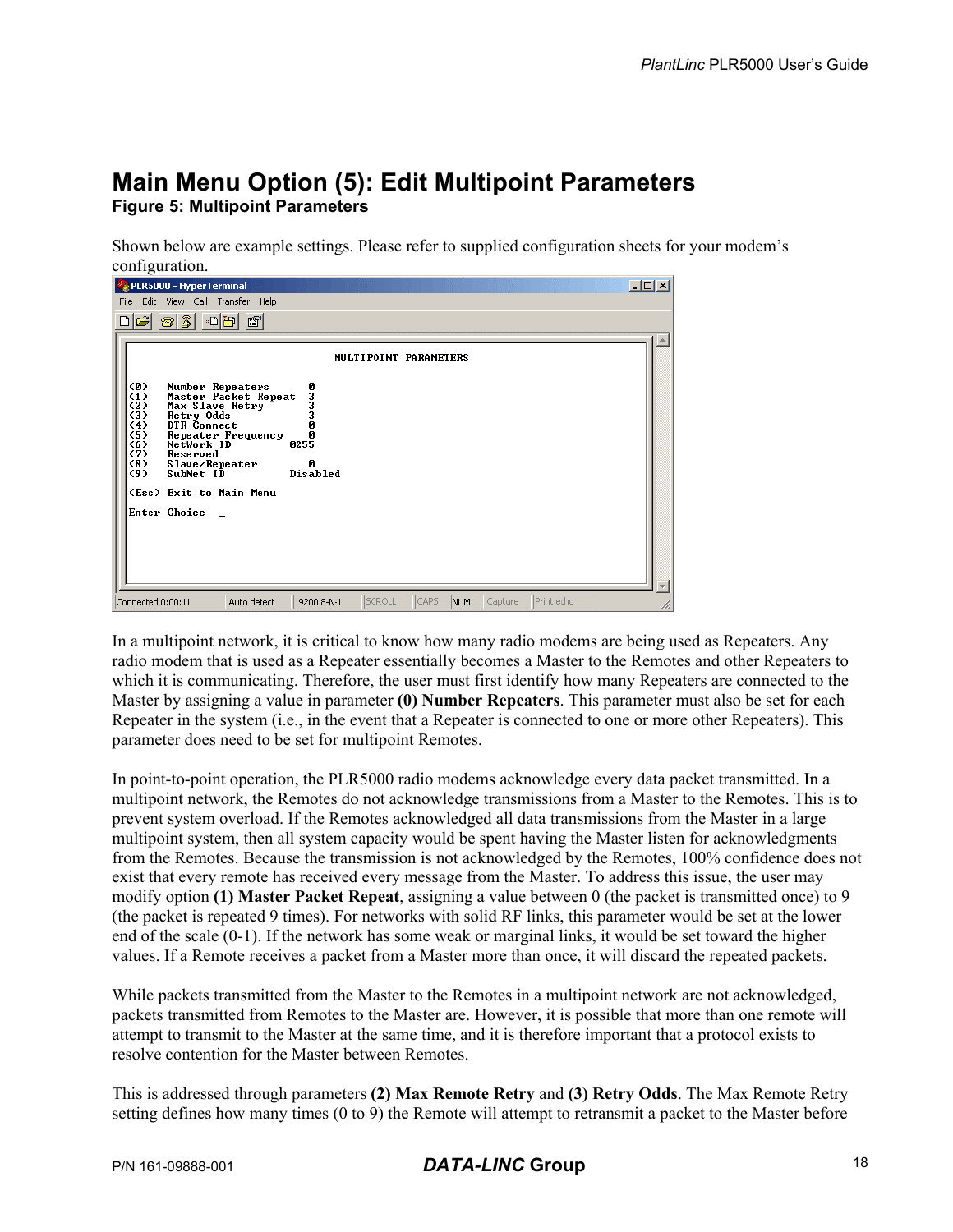beginning to use a back-off algorithm. When the Remote has failed to transmit the packet the number of times specified in Max Remote Retry, it will attempt to transmit to the Master on a random basis.

The Retry Odds parameter determines the probability that the Remote will attempt to retransmit the packet to the Master; a low setting will assign low odds to the Remote attempting to transmit and conversely a high setting will assign high odds. An example of how this parameter might be used would be when considering two different Remotes in a multipoint network, one close in with a strong RF link and the other far from the Master with a weak link. It may be desirable to assign a higher Retry Odd to the Remote with the weaker link to give it a better chance of competing with the closer remote for the Master's attention.

Another parameter in a multipoint network is **(4) DTR Connect**. When set at (1), the Remote will connect to the Master if it is free when the DTR line goes high on the 9-pin RS232 connector. In setting (2), the radio modem will accumulate data in its buffer and transmit in a burst when the buffer is full. This mode is valuable when a network has many low data rate devices and it is desirable to increase overall network capacity. In setting (0), the radio modem will transmit when RS232 data is received.

The Repeater's hopping pattern must also be set in a multipoint network; this is accomplished with parameter **(5) Repeater Frequency.** Setting this parameter is in contrast with point-to-point mode where the Repeater automatically uses the Master's hopping pattern. The Repeater may be programmed to either use the Master's hopping pattern selection (0) or its own selection (1).

Option (6) **NetWork ID** allows multipoint networks to be established without the use of the Call Book. If the NetWork ID is set to any value lower than the default (255), the Remotes in the multipoint network will communicate with the first multipoint Master or Repeater heard with the same NetWork ID. When the NetWork ID is used, multipoint Masters and Repeaters may be replaced without reprogramming all of the Remotes in the network. In addition, this allows a Remote to establish communications with different Masters (though not at the same time) without having the call book numbers in the Call Book. This is very useful in mobile multipoint applications.

Option (8) **Remote/Repeater** mode allows a PLR5000 in a multipoint system to simultaneously act as a Remote and a Repeater. When in this mode, a PLR5000 will repeat any packets sent from a Master as well as send them out the RS232 port. This allows a PLR5000 set as a Repeater to act as a Remote at the same time. 0 disables this mode, 1 enables it. For this feature to work, the modem must be configured as a point-tomultipoint Repeater.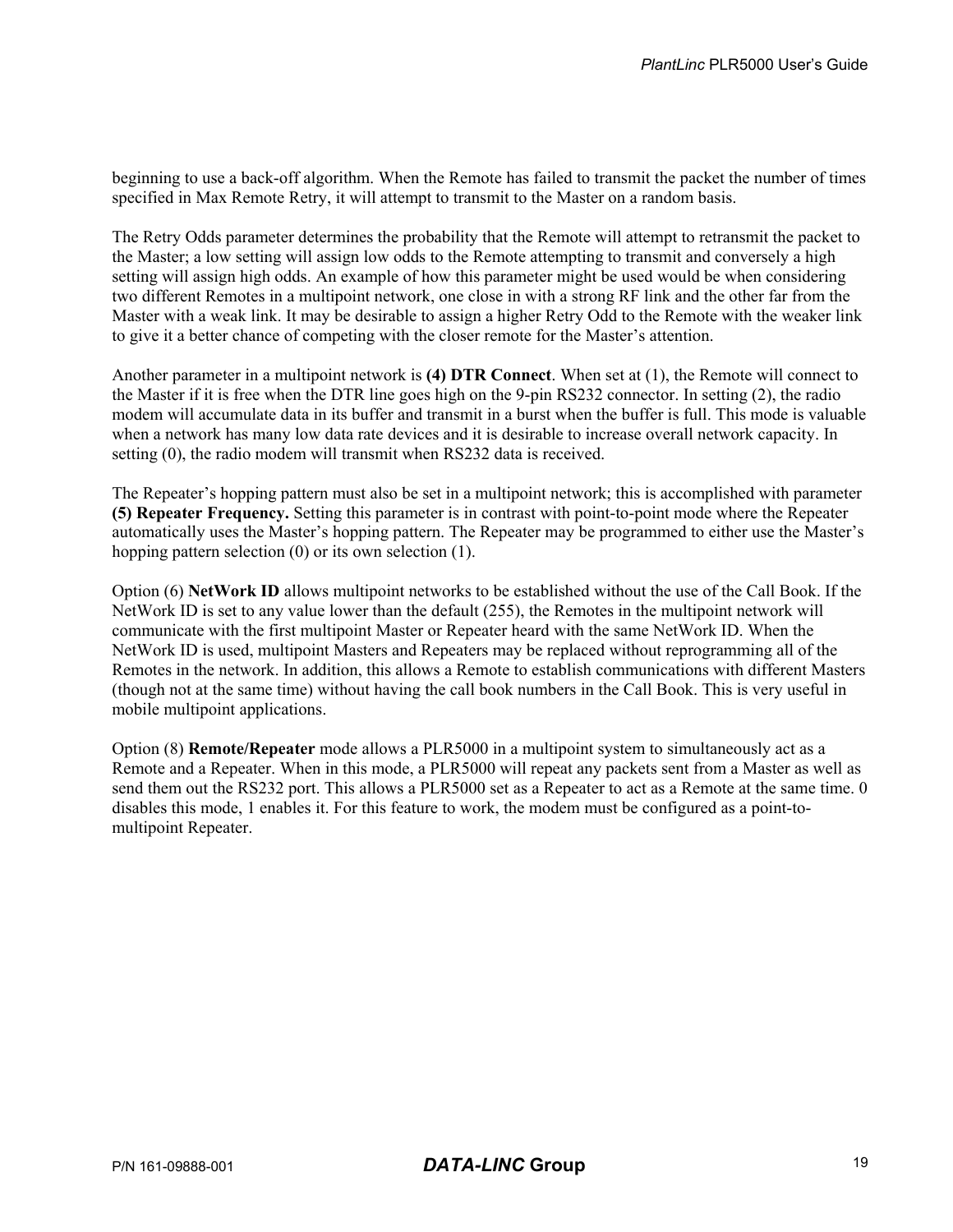#### **SubNet ID**

The PLR5000 series modems offer a SubNet ID system for use in multipoint networks using Network ID. This feature allows the users to dictate what path a given Repeater or remote will use to achieve a link to the network Master. For example, if a Remote modem in a given network has line of sight to the network Master and one or more Repeaters, but only one Repeater is close to that remote, SubNet ID can be used to link that Master with the proper Repeater only.

**Note:** This feature can only be used in networks using Network ID with one or more Repeaters.

There are two components to SubNet ID. The first is the Xmit (transmit) SubNet ID, and the second is Rcv (receive) SubNet ID. The Xmit SubNet ID is used only by Repeaters and is the ID that a Repeater sends out when sending data to other Repeaters or Remotes. The Rcv SubNet ID is the ID that Repeaters or Remotes look for to receive data.

**Note:** The Master is not affected by these settings. Only Repeaters and Remotes use these settings. Remotes only use Rcv SubNet ID

#### **Modem configurations are as follows** (see Diagram 1 below):

| <b>Master</b> | No setting used |
|---------------|-----------------|
|---------------|-----------------|

- **Repeaters** Any Repeater that should be linked directly to the Master should have the Rcv SubNet ID set to 0. Any Repeater using another Repeater as its link, needs the Rcv SubNet ID set to the Xmit SubNet ID of that Repeater. The Xmit SubNet ID can be set to anything from 1 to E.
- **Remotes** Any remote that should be linked directly to the Master should have the Rcv SubNet ID set to 0. Any remote using a Repeateras its link should have the Rcv SubNet ID set to the Xmit SubNet ID of that Repeater

#### **Diagram 1: Modem configurations**



P/N 161-09888-001 *DATA-LINC* **Group** 20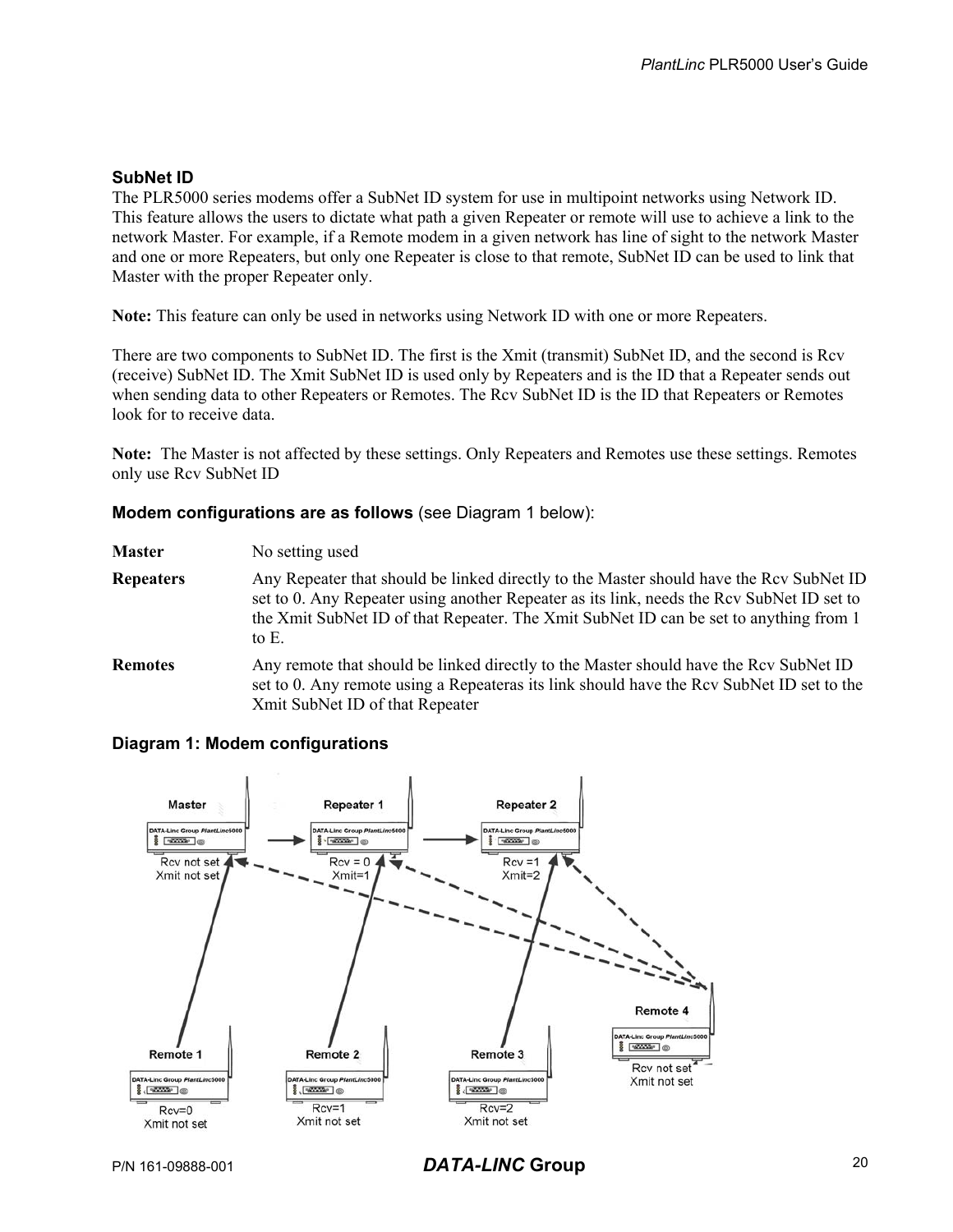### **PLR5000 Location**

Placement of your PLR5000 is likely to have a significant impact on its performance. In general, the rule of thumb with the PLR5000 is that the higher the placement of the antenna, the better the communication. In practice, you should also place the radio modem itself away from computers, telephones, answering machines, and other similar equipment. A 6-foot RS232 cable will usually provide ample room for placement away from other equipment. To improve the data link, Data-Linc Group offers directional and omni directional antennas with cable lengths ranging from 10 to 200 feet.

When using an external antenna, placement of that antenna is critical to a solid data link. Other antennas in close proximity are a potential source of interference. It is also possible that slight adjustments in antenna placement (as little as 2 feet) will solve noise problems. In extreme cases, such as when the radio modem is located close to pager or cellular telephone transmission towers, Data-Linc Group offers a band pass filter to reduce the out of band noise.

### **Using an External Antenna**

In certain circumstances, it may be desirable to extend the range of the PLR5000 radio modem by using an external antenna in place of the standard whip antenna. The radio modem is equipped with a standard SMA external jack. This allows the use of external omni directional or yagi antennas. These are part of kits provided by Data-Linc Group and include coax cable. These antennas allow versatility in the PLR5000's deployment, extending its range and allowing it to get around obstructions.

The use of an external antenna may radically improve the results obtained with PLR5000 radio modems. It is imperative to obtain line of sight with the antennas, and changes in placement height of as few as a couple of feet may make the difference between no link and one that is solid and reliable. If external directional antennas are used, FCC regulations concerning effective radiated power limitations must be followed.

**Caution:** Any antenna placed outdoors must be properly grounded. It is required by FCC regulations that qualified personnel experienced in antenna installation and familiar with local codes and regulations complete the antenna installation. It is also required by FCC regulations that only approved antennas be used. Use extreme caution when installing antennas and follow all instructions included with the antennas.

The use of an external antenna subjects the radio modem to greater exposure to direct lightning strikes. It is strongly recommended that a lightning arrestor be used on all outdoor antenna installations.

Long RS232 cable runs should also be avoided in areas with increased lightning activity or static electricity unless they are properly isolated from the radio modem. Nearby lightning strikes or elevated levels of static electricity may lead to voltage spikes on the line, causing failure in the radio modem's RS232 interface. It is also recommended that the RS232 data cable not be located near high voltage power lines as this can cause interference in data communications, damage the PLR5000 as well as an increase in risk of personal injury.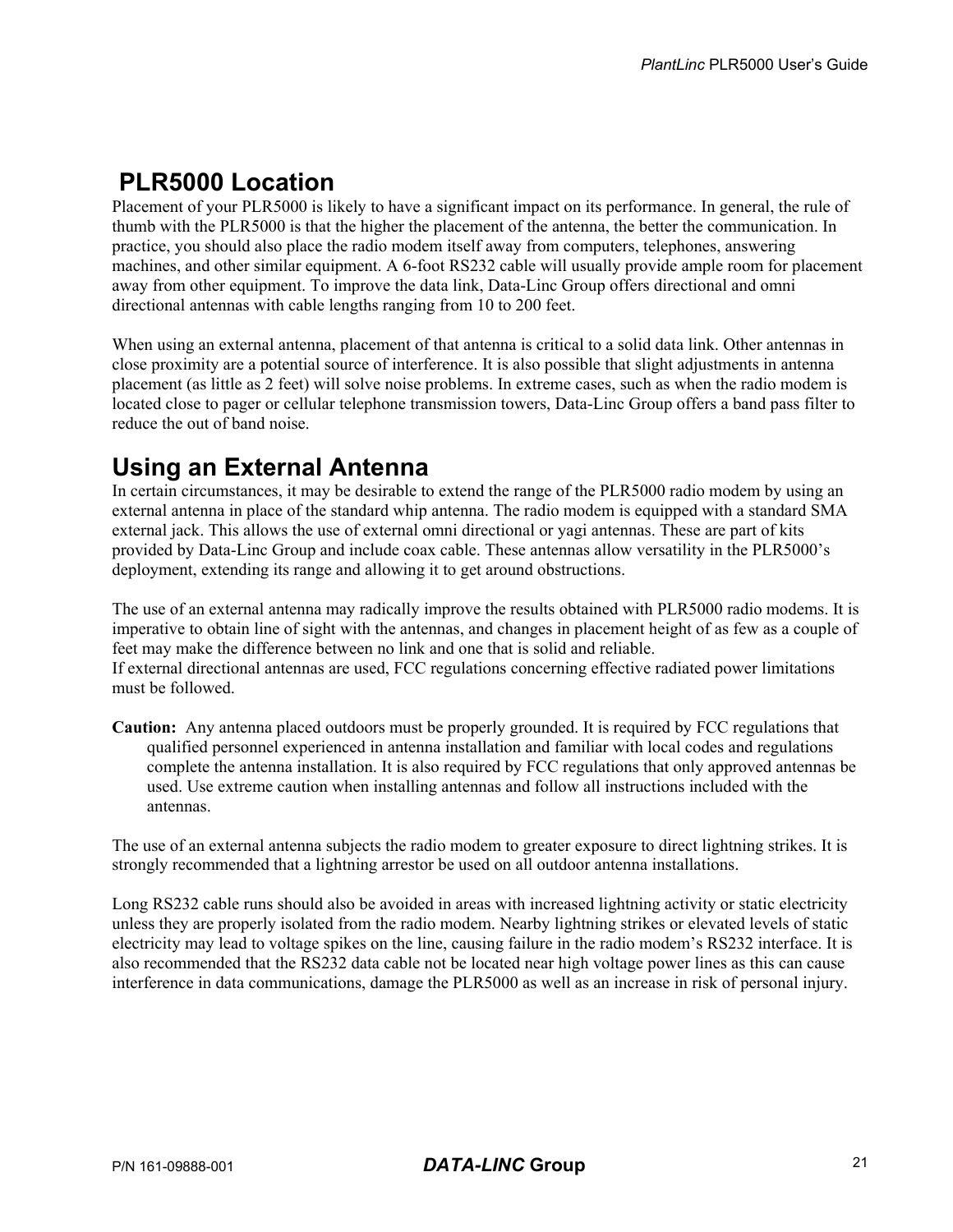### **PLR5000 Front Panel LEDs**

The LEDs on the PLR5000's front panel provide important information the of the radio modems. Compare the status of a radio modem's LEDs with the tables below to aid you in the troubleshooting process

| <b>SR</b> | Solid Red              |
|-----------|------------------------|
| FA        | <b>Flashing Amber</b>  |
| FY        | <b>Flashing Yellow</b> |
| FG        | <b>Flashing Green</b>  |
| ΜG        | <b>Momentary Green</b> |
| O         | <b>Off</b>             |
|           | Solid Amber            |

#### **Table 6: LED Status in Point-to-Point**

**P**=power **C**=carrier detect **I**=data in **O**=data out

| <b>Configuration</b>            | <b>Master</b> |           |          |           | Remote    |           |           |           | <b>Repeater</b> |           |          |          |
|---------------------------------|---------------|-----------|----------|-----------|-----------|-----------|-----------|-----------|-----------------|-----------|----------|----------|
| <b>LED Indicators</b>           | P             | C         | T        | $\Omega$  | P         | C         |           | $\Omega$  | P               | C         | I        | lО       |
| Powered, no RF<br>link          | <b>SR</b>     | $\Omega$  | O        | $\Omega$  | <b>SR</b> | $\Omega$  | O         | $\Omega$  | <b>SR</b>       | $\Omega$  | O        | $\Omega$ |
| <b>RF link</b><br>established   | <b>SR</b>     | <b>SA</b> | $\Omega$ | $\Omega$  | <b>SR</b> | <b>SA</b> | O         | $\Omega$  | <b>SR</b>       | O         | O        | $\Omega$ |
| Data flow Master<br>to Remote   | <b>SR</b>     | <b>SA</b> | FY       | $\Omega$  | <b>SR</b> | <b>SA</b> | $\Omega$  | FG        | <b>SR</b>       | <b>SA</b> | $\Omega$ | $\Omega$ |
| Data Remote to<br><b>Master</b> | <b>SR</b>     | <b>SA</b> | $\Omega$ | FG        | <b>SR</b> | <b>SA</b> | <b>FY</b> | $\Omega$  | <b>SR</b>       | <b>SA</b> | O        | $\Omega$ |
| Configuration<br><b>mode</b>    | <b>SR</b>     | <b>SA</b> | O        | <b>MG</b> | <b>SR</b> | <b>SA</b> | O         | <b>MG</b> | <b>SR</b>       | <b>SA</b> | $\Omega$ | MG       |

Data out LED lights momentarily when the configuration button is depressed.

#### **Table 7: LED Status in Point-to-Multipoint**

**P**=power **C**=carrier detect **I**=data in **O**=data out

| Configuration                        |           | <b>Master</b> |           |          |           | Remote    |          |          |           | <b>Repeater</b> |                  |                  |  |
|--------------------------------------|-----------|---------------|-----------|----------|-----------|-----------|----------|----------|-----------|-----------------|------------------|------------------|--|
| <b>LED Indicators</b>                | P         | C             | ı         | O        | P         | C         |          | $\Omega$ | P         |                 |                  |                  |  |
| Powered, no RF<br>link               | <b>SR</b> | $\Omega$      | O         | $\Omega$ | <b>SR</b> | $\Omega$  | O        | $\Omega$ | <b>SR</b> | O               | $\left( \right)$ | $\Omega$         |  |
| <b>IRF link</b><br>established       | <b>SR</b> | O             | $\Omega$  | $\Omega$ | <b>SR</b> | <b>SA</b> | $\Omega$ | $\Omega$ | <b>SR</b> | $\Omega$        | $\left( \right)$ | $\left( \right)$ |  |
| <b>Data flow Master</b><br>to Remote | <b>SR</b> | <b>FA</b>     | <b>FY</b> | $\Omega$ | <b>SR</b> | <b>SA</b> | $\Omega$ | FGI      | <b>SR</b> | <b>SA</b>       | $\Omega$         | $\left( \right)$ |  |
| Data Remote to<br><b>Master</b>      | <b>SR</b> | FA            | O         | FG       | <b>SR</b> | <b>SA</b> | FY       | $\Omega$ | <b>SR</b> | <b>SA</b>       | $\Omega$         | $\Omega$         |  |
| Configuration<br>mode                | <b>SR</b> | <b>FA</b>     | O         | MG       | <b>SR</b> | <b>SA</b> | O        | MG       | <b>SR</b> | <b>SA</b>       | $\left( \right)$ | MG               |  |

Data out LED lights momentarily when the configuration button is depressed.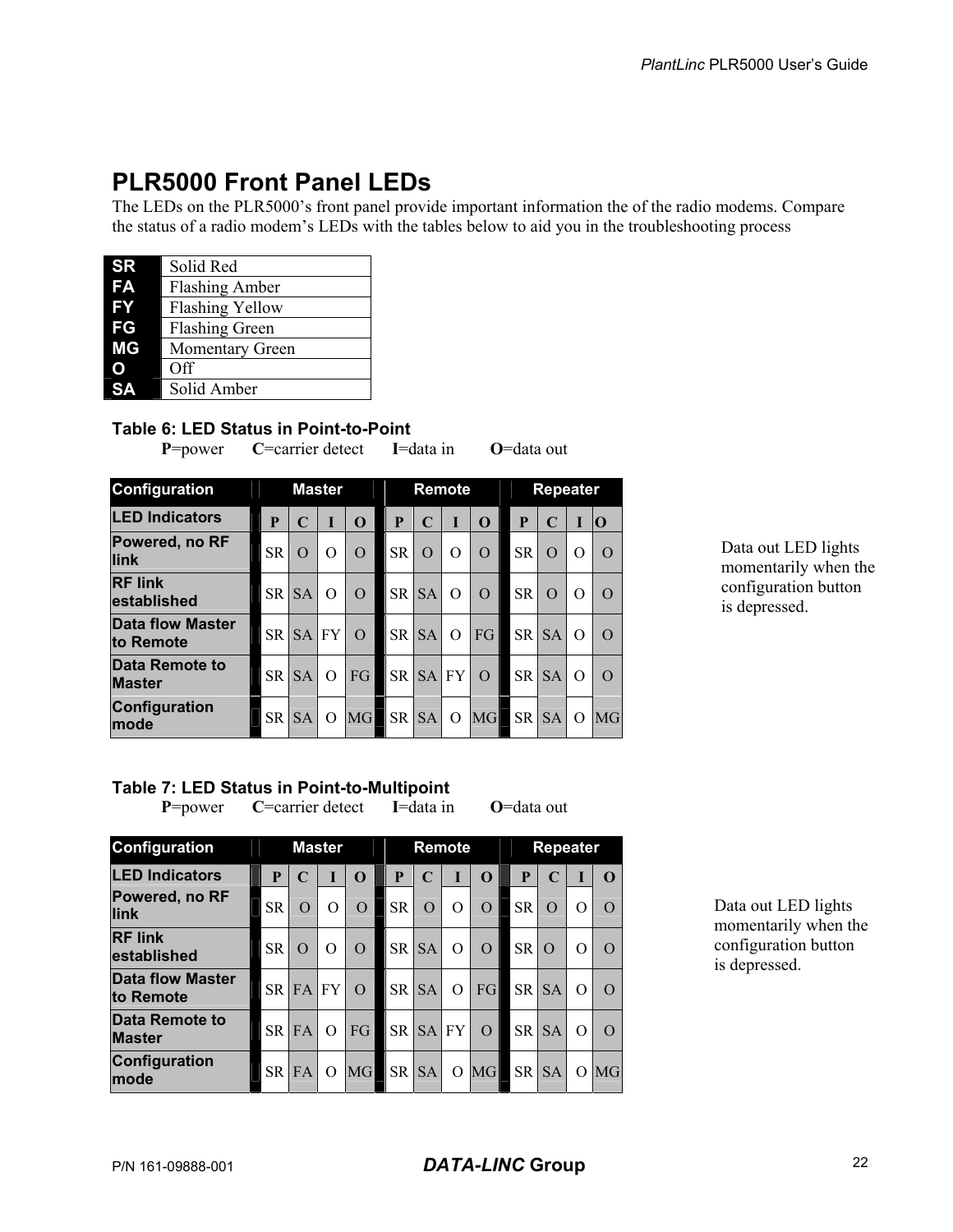#### **Table 8: RS232 Pin Assignments**

| Pin            | <b>Assignment</b> |
|----------------|-------------------|
|                | Carrier Detect    |
| $\overline{2}$ | Transmit Data     |
| 3              | Receive Data      |
| 4              | <b>DTR</b>        |
| 5              | Ground            |
| 6              | Data Set Ready    |
| 7              | <b>RTS</b>        |
| 8              | Clear to Send     |
| q              | N/C               |





## **Sample Data Communication Links**

The PLR5000's versatility allows data communication links to be established using a variety of different configurations. This, in turn, makes it possible to extend the range of the PLR5000 and communicate around obstacles.

Diagram 2 shows the most common and straightforward link, a Master communicating to a Remote in a dedicated link.

#### **Diagram 2: Point-to-Point Communication**

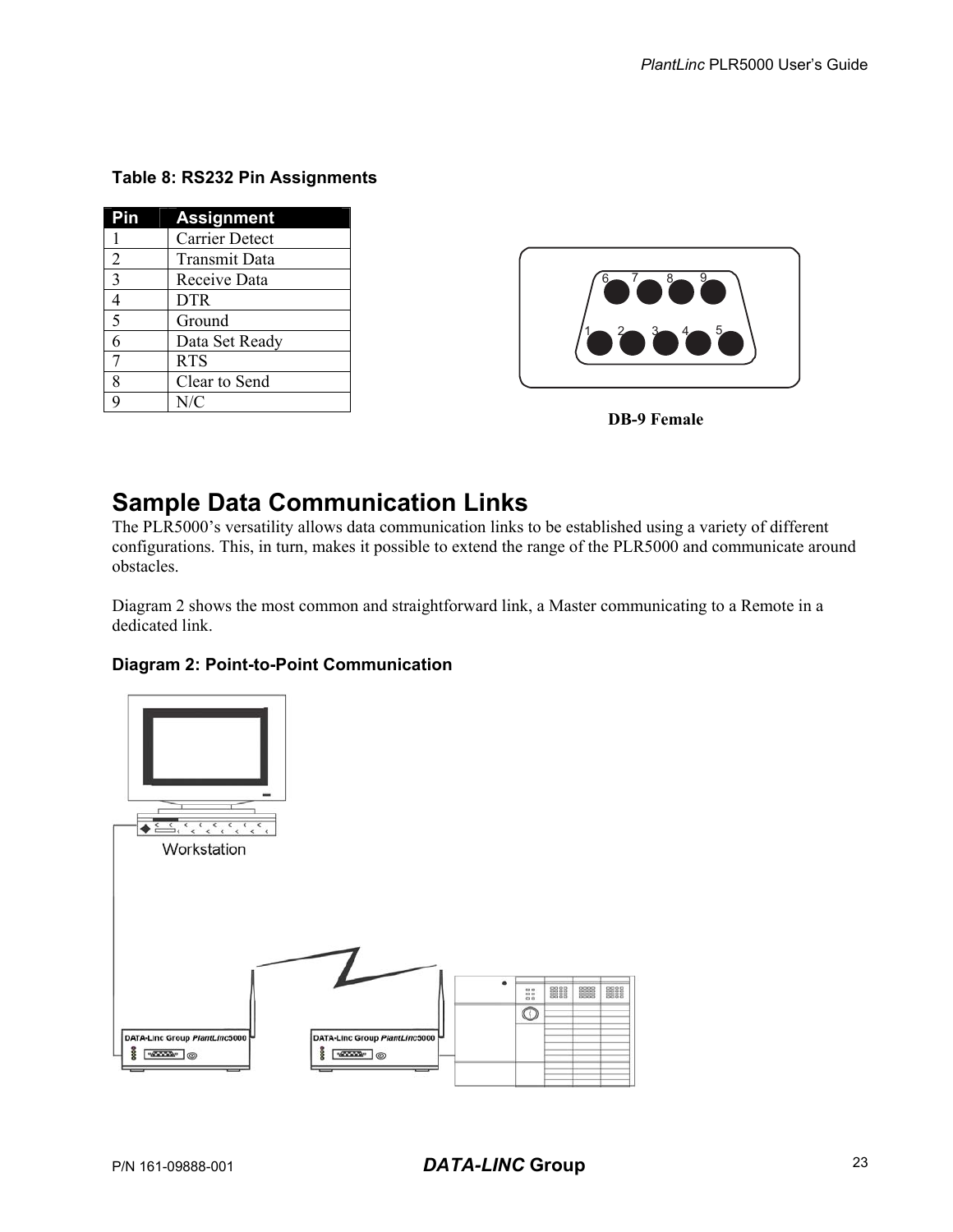Diagram 3 depicts how a link might be set up using a Repeater. The Repeater may be sitting on a hilltop or other elevated structure to link the Master to the Remote. In this setup, it may be desirable to use an external omni directional antenna on the Repeater; to extend the range Yagi antennas could be used on either or both of the Master and remote.

#### **Diagram 3: Point-to-Point with Repeater**



When a Repeater is used, the RF speed is cut in half, making 38.4 Kbaud uncompressed throughput unachievable. The baud rate, however, may still be set at 38.4.

Diagram 4 depicts an example of a point-to-multipoint system. In this example, any data sent from the Master is broadcast to all three Remotes, two of which receives it through a multipoint Repeater. The data is in turn sent out of the RS232 port of each of the three Remotes.

#### **Diagram 4**



P/N 161-09888-001 *DATA-LINC* **Group** 24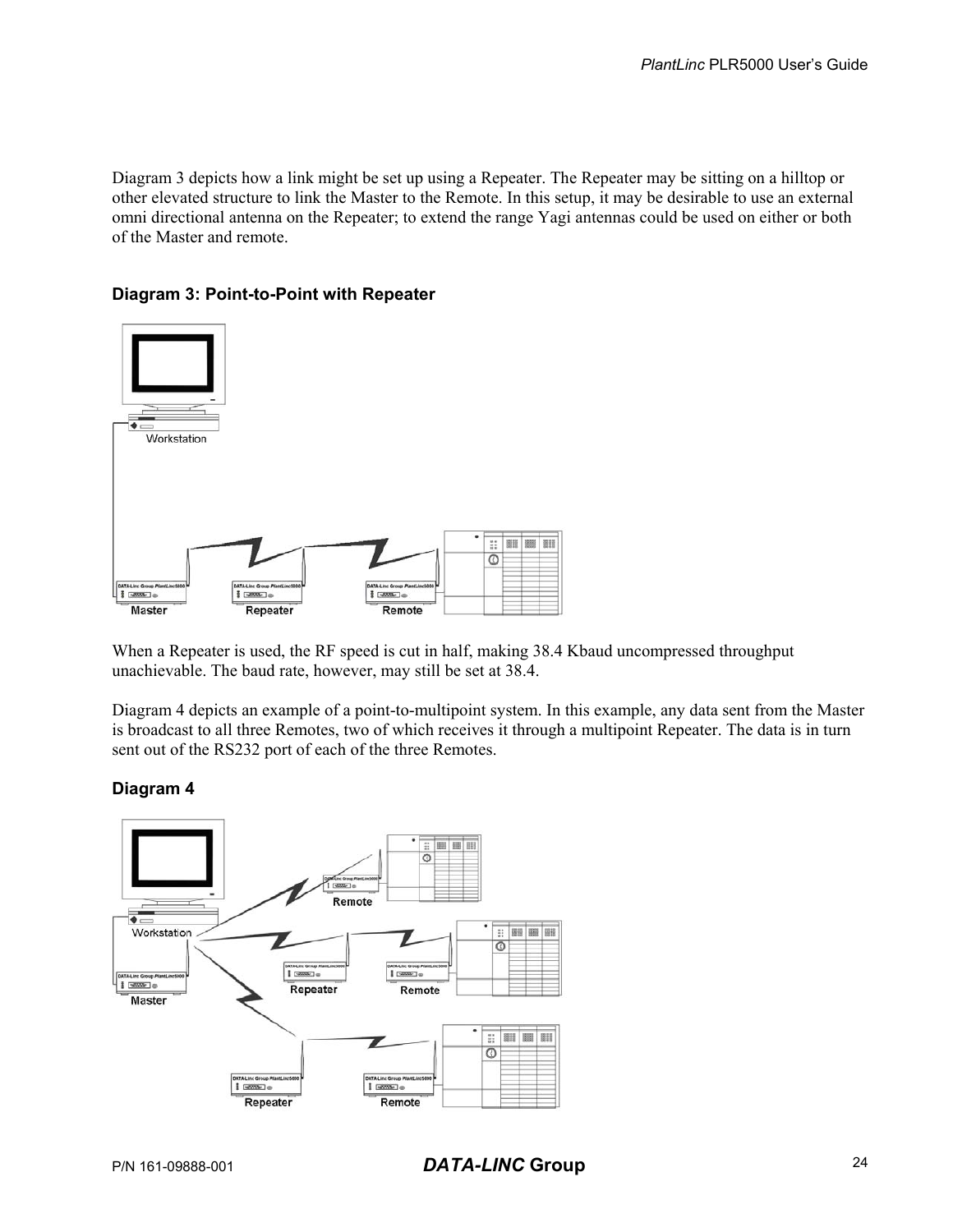## **Technical Specifications**

| Range*                                    | Rated*: 4 miles (6.5 km)                                                                                               |  |  |  |  |  |  |  |
|-------------------------------------------|------------------------------------------------------------------------------------------------------------------------|--|--|--|--|--|--|--|
| RS232 Data Throughput<br>(uncompressed)** | 1200 Baud - 38.4 Kbaud                                                                                                 |  |  |  |  |  |  |  |
| RS232 Interface                           | Asynchronous, full-duplex                                                                                              |  |  |  |  |  |  |  |
| <b>System Gain</b>                        | 129 dB                                                                                                                 |  |  |  |  |  |  |  |
| Minimum Receiver Decode Level             | -106 dBm @ 10 <sup>-6</sup> raw BER                                                                                    |  |  |  |  |  |  |  |
| <b>Operating Frequency</b>                | 902-928 MHz                                                                                                            |  |  |  |  |  |  |  |
| <b>Modulation Type</b>                    | Spread Spectrum, GFSK                                                                                                  |  |  |  |  |  |  |  |
| <b>Spreading Code</b>                     | <b>Frequency Hopping</b>                                                                                               |  |  |  |  |  |  |  |
| <b>Hop Patterns</b>                       | 15 (user selectable)                                                                                                   |  |  |  |  |  |  |  |
| <b>RF Data Rate</b>                       | 38.4 Kbps / 50.1 Kbps                                                                                                  |  |  |  |  |  |  |  |
| <b>Output Power</b>                       | 200 mW maximum (+23 dBm)                                                                                               |  |  |  |  |  |  |  |
| <b>Error Detection</b>                    | 32 Bit CRC with packet retransmit                                                                                      |  |  |  |  |  |  |  |
| lAntenna                                  | Bench test whip provided. Standard SMA connector<br>allows use of external directional or omni directional<br>antennas |  |  |  |  |  |  |  |
| <b>Power Requirements</b>                 | 10.5-18 VDC                                                                                                            |  |  |  |  |  |  |  |
| <b>Power Consumption***</b>               | 550 mA Transmit, 200 mA Receive                                                                                        |  |  |  |  |  |  |  |
| Connector                                 | RS232 9 pin female. 9 pin male to 9 pin female straight                                                                |  |  |  |  |  |  |  |
| <b>Unit Address</b>                       | Unique, factory set                                                                                                    |  |  |  |  |  |  |  |
| <b>Operating Modes</b>                    | Point-to-Point<br>Point-to-Point Switchable<br>Point-to-Multipoint<br>Store-and-Forward                                |  |  |  |  |  |  |  |
| <b>Operating Environment</b>              | $-4^0$ to +167 <sup>0</sup> F (-20 <sup>0</sup> to +75 <sup>0</sup> C)                                                 |  |  |  |  |  |  |  |

\* Line-of-sight distance using omni directional antennas

- \*\* Throughput measured assuming 75% frequency availability
- \*\*\* The true power consumption is impacted by the amount of data being sent.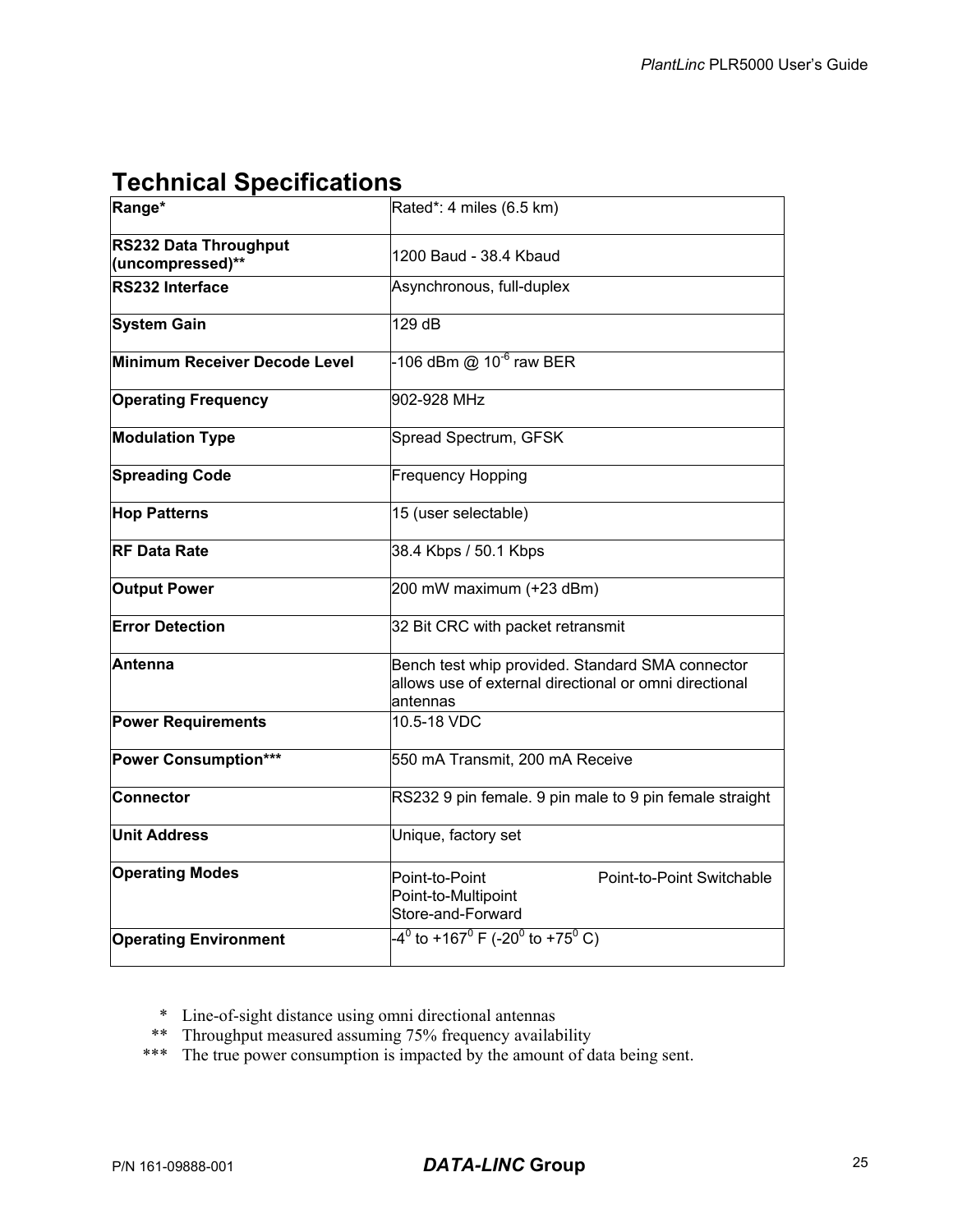### **Troubleshooting**

#### **"I have two radio modems, one configured as a Master and the other as a Remote. When they are plugged in, the LEDs indicate they are receiving power, and yet they will not connect. Why not?"**

There are several reasons why this may occur:

1. The radio modems are running at full power and are too close to each other. If the radio modems are within 5-10 feet of each other and will not link, try either reducing the RF power to 0 on each or moving one unit to another room. (This problem occurred on the initial generation of product with the 555-call book number prefix. It has been addressed in radio modems with call book numbers 556 and higher).

2. The radio modems are not in each other's Call Books.

3. The number of the Remote is in the Master's Call Book, but the Master's menu is not set to call that number.

4. The Master is set to Call All and a setting of 000-0000 precedes the number of the radio modem with which you are trying to communicate.

#### **"I am able to link to a Remote unit within line of sight when the PLR5000 I have is outside. However, as soon as I walk inside with it I lose the link, even if I place the radio modem by the window which faces the Remote unit."**

Many modern buildings use energy efficient glass that wreaks havoc on RF signals. This glass contains a metal film that is very effective in blocking all radio waves. If your situation is as described above, the preferable solution is to install an antenna outdoors.

#### **"I have several radio modems set up to communicate with each other in a point-to-multipoint mode, yet they are not establishing contact."**

In a multipoint system, there are two critical parameters, which must be set correctly to establish a communications link:

- 1. The Remote's Call Book must contain the call book number or Network ID of the Master and/or Repeaters to which it will be communicating.
- 2. All radios must be set to run at the same RF data rate. Remote modems must match the Masters RF data rate.

#### **"In bench testing several units in a multipoint system, it appears that they are not communicating through the multipoint Repeater. When all units are powered, the Remotes' Carrier Detect lights are on, indicating a connection, yet when I unplug the Repeater, those Remotes set up to communicate through that Repeater remain connected."**

In a multipoint system, a Remote will attempt to communicate with any Master or Repeater (which looks like a Master in a multipoint system) that is in its call book. Therefore, it may be that the Remotes are communicating with the Repeater when it is powered, and when it is unplugged they are establishing a link with the Master. To test whether or not this is what is occurring, go into the call book of the Remotes which are set up to communicate through the Repeater and remove the Master's call book number. When all units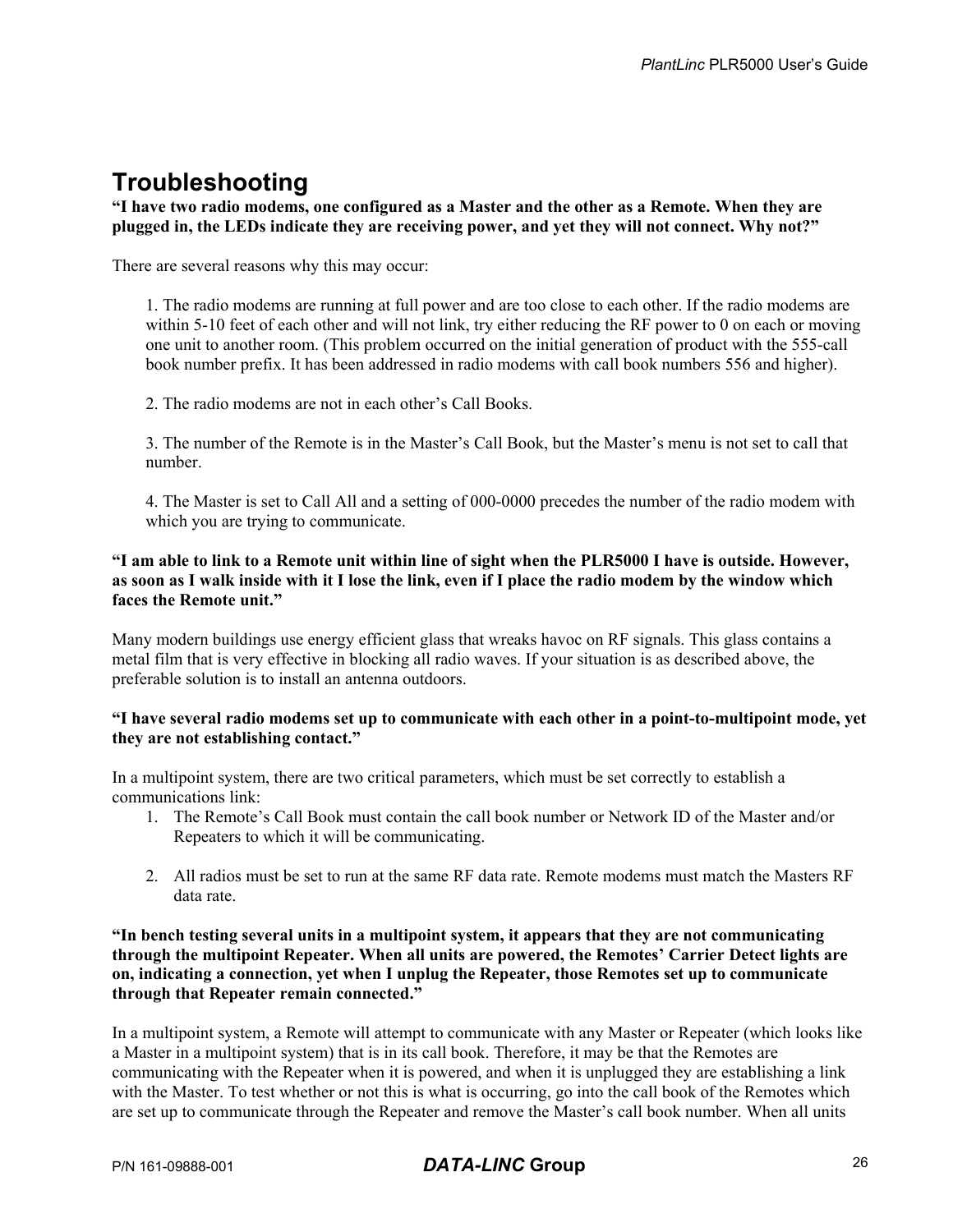are powered, the Remotes' Carrier Detect lights should be green. When the Repeater is unplugged, the Remotes should lose contact and Carrier Detect should turn red.

#### **"My radio modems have established a solid connection as indicated by the LEDs, yet the application I am running is not transmitting and/or receiving data correctly."**

In most cases, this is due to an incompatible port setting on one or both ends of the system. Ensure that each radio modem port setting and the device that it is connected to are set up the same.

It is also possible that the devices are not properly configured to communicate with each other. The quickest acid test in a situation like this is to try to get the application up and running using an RS232 null modem cable before deploying the PLR5000 in the field. The PLR5000 essentially functions as a null modem cable. If the application will not work with a hard wire connection then it will not work with the PLR5000, and the problem lies within the application or other hardware (such as the computer or PLC serial ports).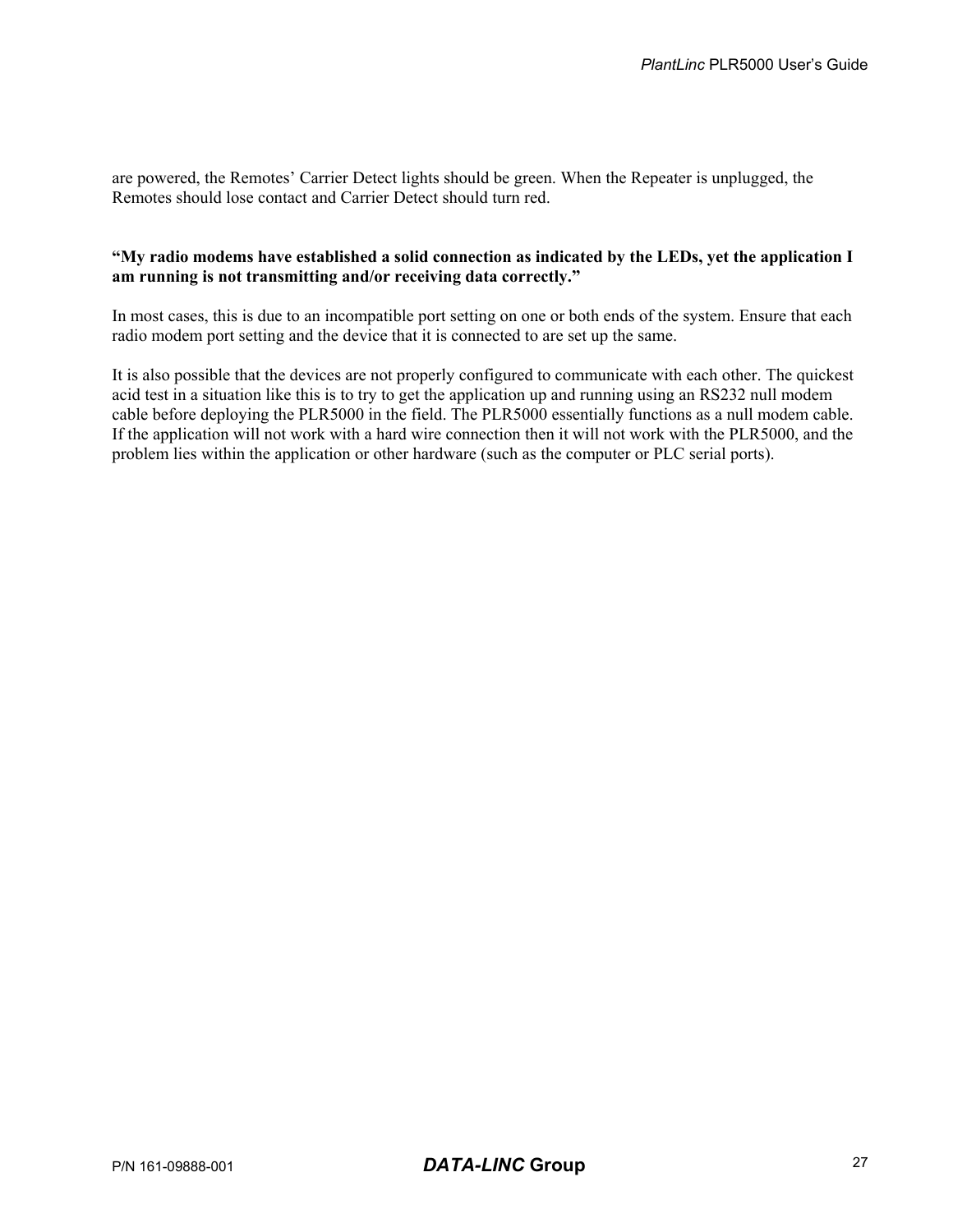### **Technical Support**

Data-Linc Group maintains a fully trained staff of service personnel who are capable of providing complete product assistance. They can provide you with technical, application and troubleshooting, spare parts and warranty assistance. Our technical staff is based in Bellevue, Washington USA and may be reached at (425) 882-2206 or e-mail support@data-linc.com

#### **Product Warranty**

Data-Linc Group warrants equipment of its own manufacture to be free from defects in material and workmanship for one year from date of shipment to original user. Data-Linc Group will replace or repair, at our option, any part found to be defective. Buyer must return any part claimed defective to Data-Linc Group, transportation prepaid.

### **Return Material Authorization**

If a part needs to be sent to the factory for repair, contact Data-Linc Group's corporate office to request a Return Material Authorization (RMA) number. The RMA number identifies the part and the owner and must be included with the part when shipped to the factory.

### **Contact Information**

**Corporate Office Data-Linc Group** 

3535 Factoria Blvd. SE Suite 100 Bellevue, Washington 98006 USA Telephone: (425) 882-2206 Fax: (425) 867-0865 E-mail: info@data-linc.com Web site: www.data-linc.com